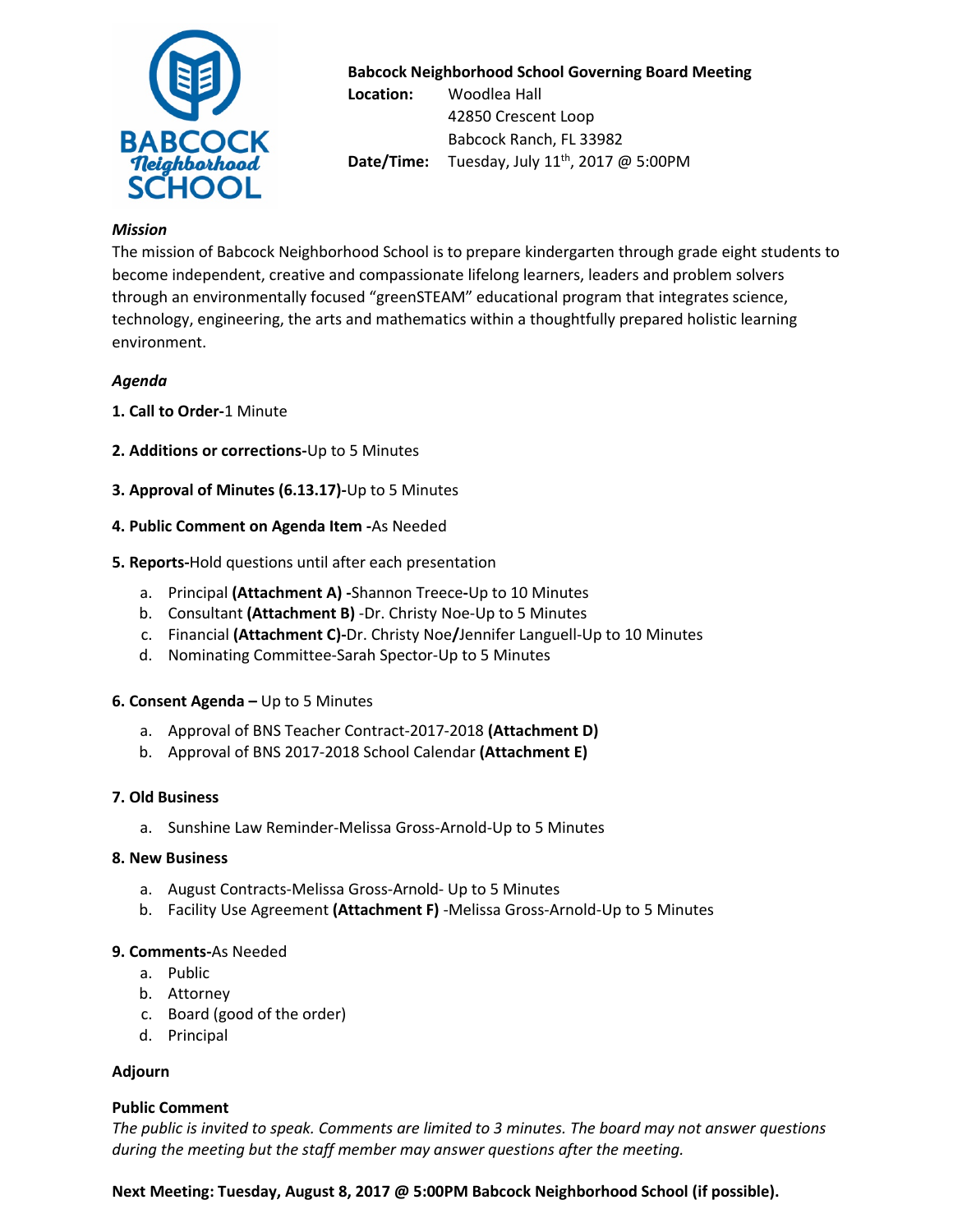

**Babcock Neighborhood School Governing Board Meeting Minutes: 6.13.17 Location:** Woodlea Hall 42850 Crescent Loop Babcock Ranch, FL 33982

#### *Mission*

The mission of Babcock Neighborhood School is to prepare kindergarten through grade eight students to become independent, creative and compassionate lifelong learners, leaders and problem solvers through an environmentally focused "greenSTEAM" educational program that integrates science, technology, engineering, the arts and mathematics within a thoughtfully prepared holistic learning environment.

#### *Agenda*

## **1. Call to Order**

Meeting was call to order by Chair Lewis at 5:01 PM

| Members Present:  | Jim Gelardi (JG), Robert Kenny (RK), Jennifer Languell (JL), Richard Lewis<br>(RL), Dorothy Rhea (DR), Sarah Spector (SP) |
|-------------------|---------------------------------------------------------------------------------------------------------------------------|
| Member(s) Absent: | Amy Biener (AB)                                                                                                           |
| Staff Present:    | Shannon Arthur, Natalie Burns, Christy Noe, Shannon Treece, Erica<br>Woods                                                |

## **2. Additions or corrections**

- Add: Resignation of Board Member after agenda item #4.
- Add: Report of Nominating Committee to agenda item #5.

## **3. Approval of Minutes (5-9-17 and 5-23-17)**

 $\triangleright$  Motion to approve 5-9-17 and 5-23-17 minutes made by JL and seconded by DR. *All "Ayes" motion passes*

## **4. Public Comment on Agenda Item**

• None

## **Addition to Agenda:** Resignation of board member

Member AB submitted her resignation due to a possible conflict of interest. Chair RK received the resignation via email and accepted it. A letter should be sent to Amy thanking her for her service.

## **5. Reports-**Hold questions until after each presentation

- a. Principal **(Attachment A)-**Shannon Treece
- b. Consultant **(Attachment B)-**Dr. Christy Noe
- c. Financial **(Attachment C)-**Amy Biener
- d. Babcock Ranch Update-Erica Woods

#### **6. Consent Agenda**

- a. Revised-Lease Agreement **(Attachment D)**
- b. Revised-Ratify Inventory Control Policy **(Attachment E}**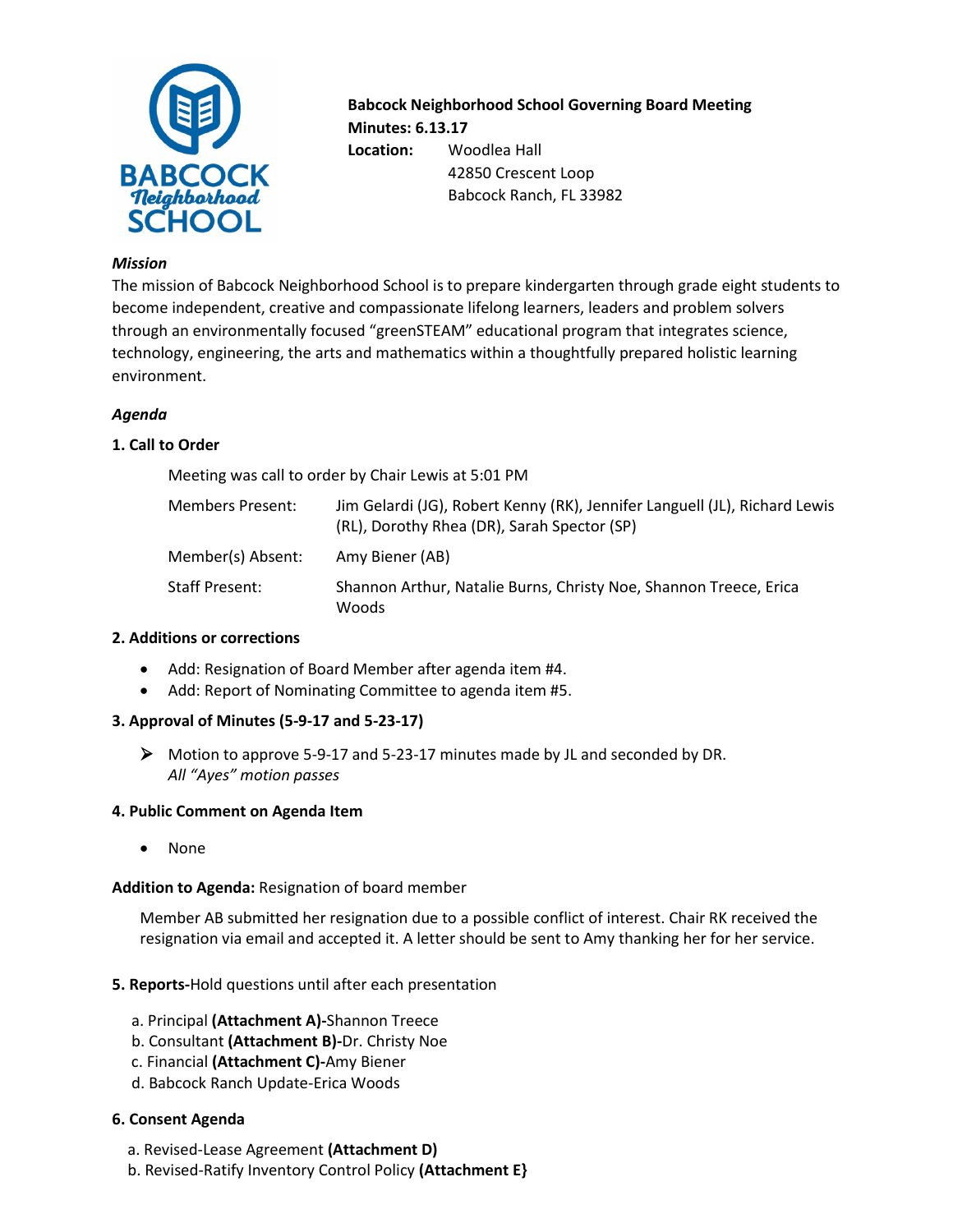## d. New Teacher/Staff Hires **(Attachment F)**

A Motion to approve consent agenda made by DR and seconded by SS. *All "Ayes" motion passes*

## **7. Old Business**

- a. Revised: Approval of the Century Link Contract **(Attachment G) -**Dr. Christy Noe
- $\triangleright$  Motion to approve the revised Century Link contract made by SS and seconded by JL. *Discussion held. All "Ayes" motion passes*

## **8. New Business**

- a. Discussion: CS/HB 7069 Education **(Attachment H)**
	- o Can we opt out of the VAM score? The state still hasn't come up with an accurate algorithm.
	- o Can we take advantage of the Best & Brightest scholarships?
	- o Would like protocol for board members and public events. Can more than one be present at a time.
	- o Charter schools can access local mileage rate. We will let Charlotte County know we are aware of this.

## **9. Comments-**As Needed

- a. Public
	- $\circ$  Parent states that she is a little disappointed to hear the students will not be intermingling. Principal Treece states that there will be projects shared between the grade levels so there will be shifting.
	- o Parent states there hasn't been a worry or concern that has not been relieved by Principal Treece.
- b. Attorney
- c. Board (good of the order)
	- o RL states that committees should be formed after school opens. Strategic Planning should take place in late August or early September.
	- o DR asked if the board will be able to meet the teachers. Will check with Melissa about whether the public needs to be noticed if more than one board member attends the Back to School Burger Flip.
	- o JL asked what we are missing in funding.
	- o Jeb Bush arrived at the board meeting.
- d. Principal
	- o Principal Treece is thrilled about the progress being made on the school. Things are moving quickly and with the teachers on board it feels right. The teachers are in a place where they can do what they need to do to teach. Our teachers are from Charlotte County, Lee County and one from Chicago.
	- o Dr. Christy Noe stated the board should feel good about what they have achieved in less than a year.

## **Meeting was adjourned at 6:03 PM.**

## **Public Comment**

*The public is invited to speak. Comments are limited to 3 minutes. The board may not answer questions during the meeting but the staff member may answer questions after the meeting.*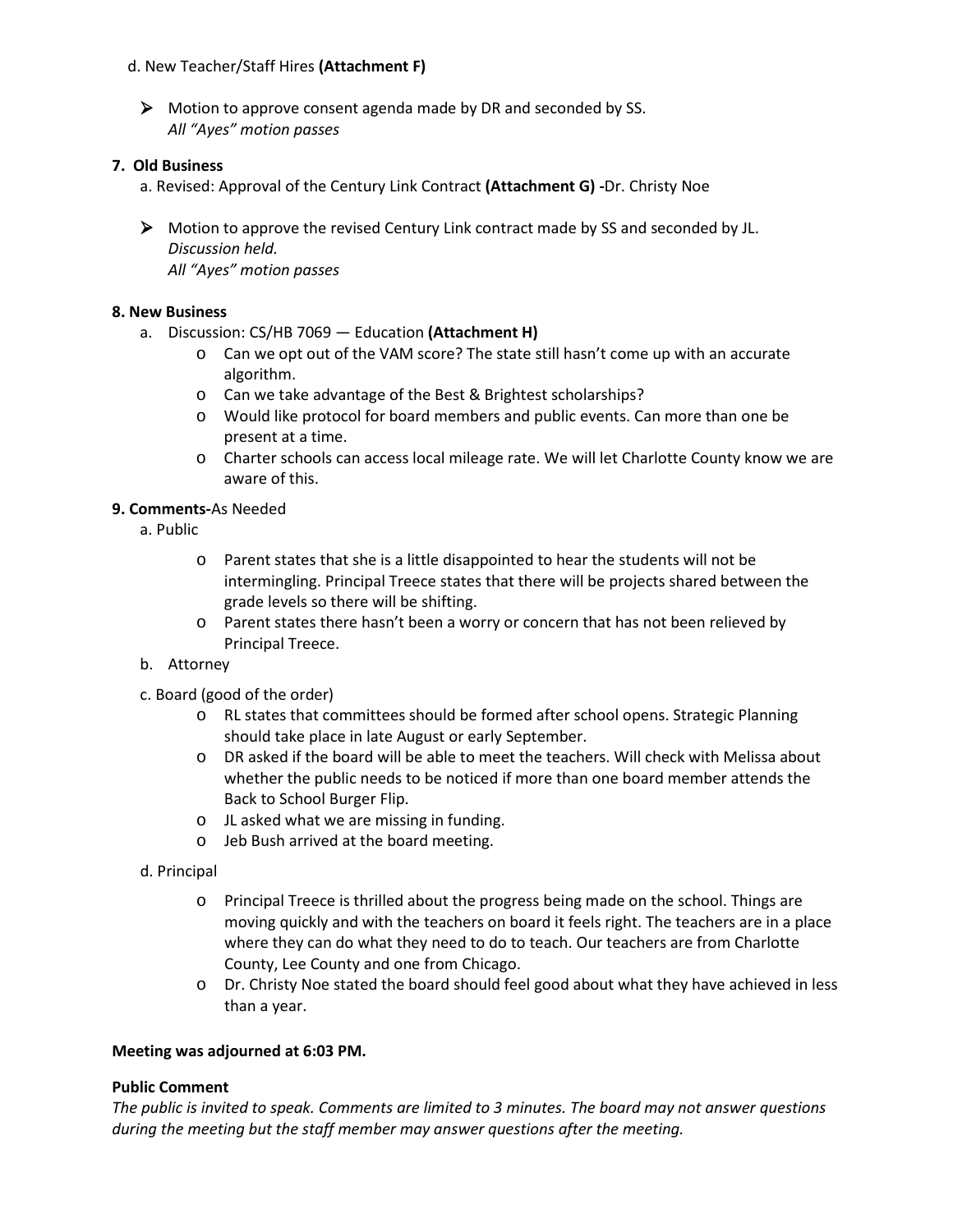

# **Monthly Principal Report July 11, 2017**

## **NEW INFORMATION:**

## **● After School Care**

- This last month I have met with several individuals and worked diligently on creating a variety of opportunities for our students through the aftercare program. Contacts have been made with the Charlotte County Extension Office (setting a date to meet and discuss options), Charlotte County Public Library (spoken on phone and working to devise a plan to collaborate on getting books in the hands of our students), Bricks for Kidz, Lego Club (meeting scheduled for July 5th), Lightmark Aerial (Drone Company), musical outlets, and two different Martial Arts Schools. This list does not include the teachers in our building who will be offering after school clubs as well through collaborators at FGCU and beyond. Here are some of those ideas: STEM Tour Teams, Journalism, Reading, Girls on the Run, and other areas of interest that emerge with our students.
- The afterschool program will be designed to provide a safe and engaging environment for our students beyond the school day. Parents have been informed that there will be a cost to implement some of these programs due to the time of those sponsoring. There are not currently stipends in our budget and we will need to compensate teachers for their extended time and purchase supplies. One example of this is the STEM Tour Team. This club requires the students and teacher to log many hours of preparation prior to the competition. The teacher and I worked on a budget for this club specifically to get an idea of a reasonable cost and we believe we can offer the club for approximately \$70 for the year. This would cover her stipend and supplies for the club.
- After school care and extracurricular activities should be considered two different services. The care provided by the school is designed to be a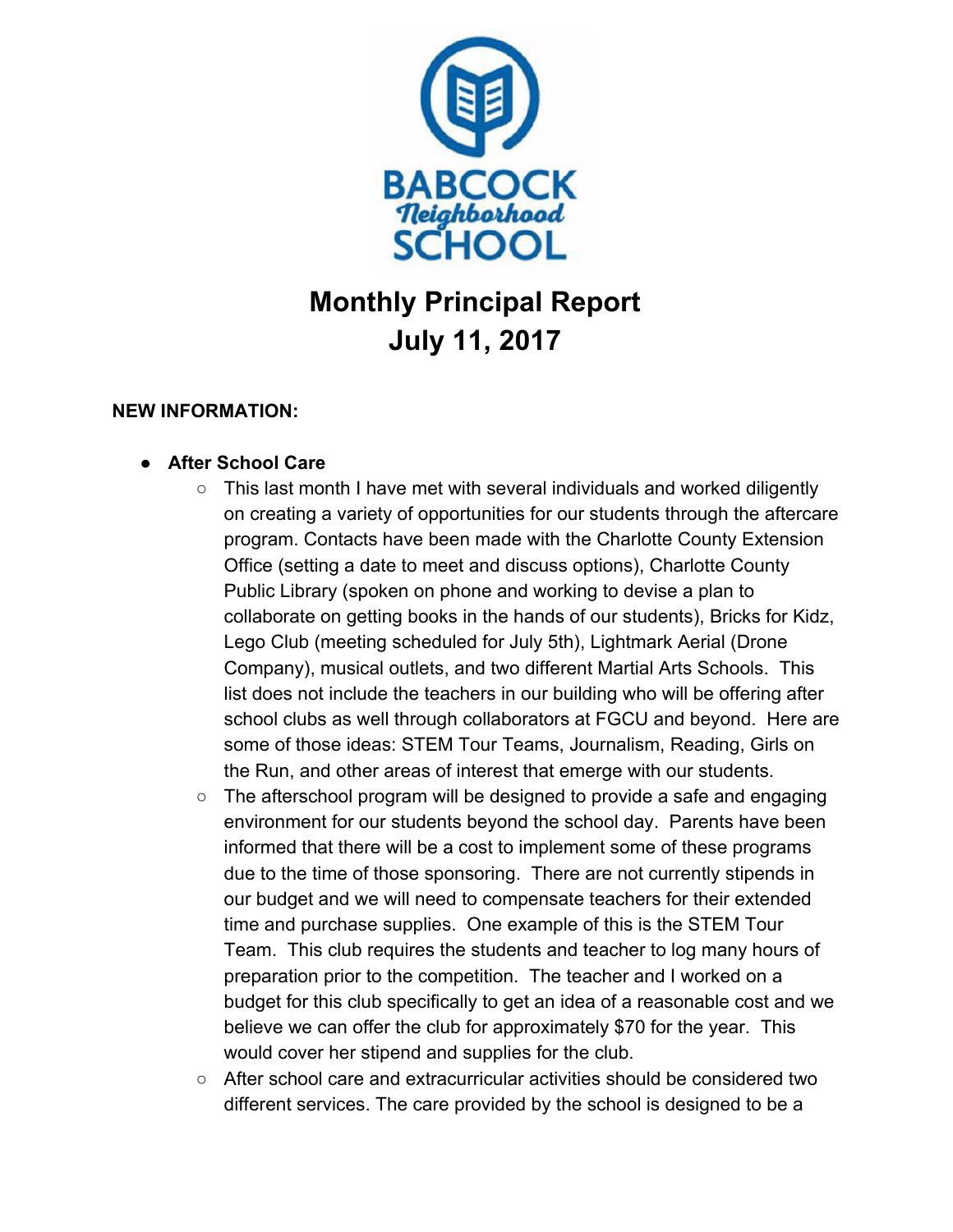minimal cost and a service to families to bridge the transportation gap for families if needed. Extracurricular activities are truly specific enrichment activities that parent are permitted to enroll students in if they desire specific areas of opportunity (STEM Tour, Girls on the Run, and others). The before/after coordinator and I are beginning to build a schedule to honor as many opportunities as possible.

## **● School Planning Information**

- Teachers have willingly continued to meet and make school decisions to get our school year started strong.
- Required Teacher Trainings will be offered in coordination with Charlotte County Schools: Bloodborne Pathogens, Safety, Confidentiality, First Aid, and others we deem necessary.
- $\circ$  Furniture will have been delivered and assembled by the time of this report.
- The coordination of classroom supplies and student supplies are currently being coordinated.

## **● MySchoolBucks**

- The MySchoolBucks site will facilitate our school store and allow parents to pay on-line. This reduces the amount of handling of money for our very small staff and keeps our organization efficient with the procedures set in place with MySchoolBucks. Many local schools utilize MySchoolBucks for the same purpose.
- Parents will be able to purchase uniforms and other BNS items in the store, pay school fees, lunch costs, clubs, field trips.
- There is a 3.95% fee to parents for the service.
- By the time of the Governing Board Meeting this site will be launched.

## **UPDATES:**

- **● Budget**
	- Teacher Contracts are being signed (you will be voting on this on Consent Agenda) and I am pleased to share I was able to hire all staff at the budgeted amount.
	- Christy continues to work with CenturyLink to negotiate an acceptable and affordable rate for our budget.
	- The expenses related to our monthly utilities may be an area of necessary adjustment as we begin to acquire the actual numbers.
	- **○ Custodial Bidding Process**
		- I met with a company on June 7th, they are working on quote for custodial services.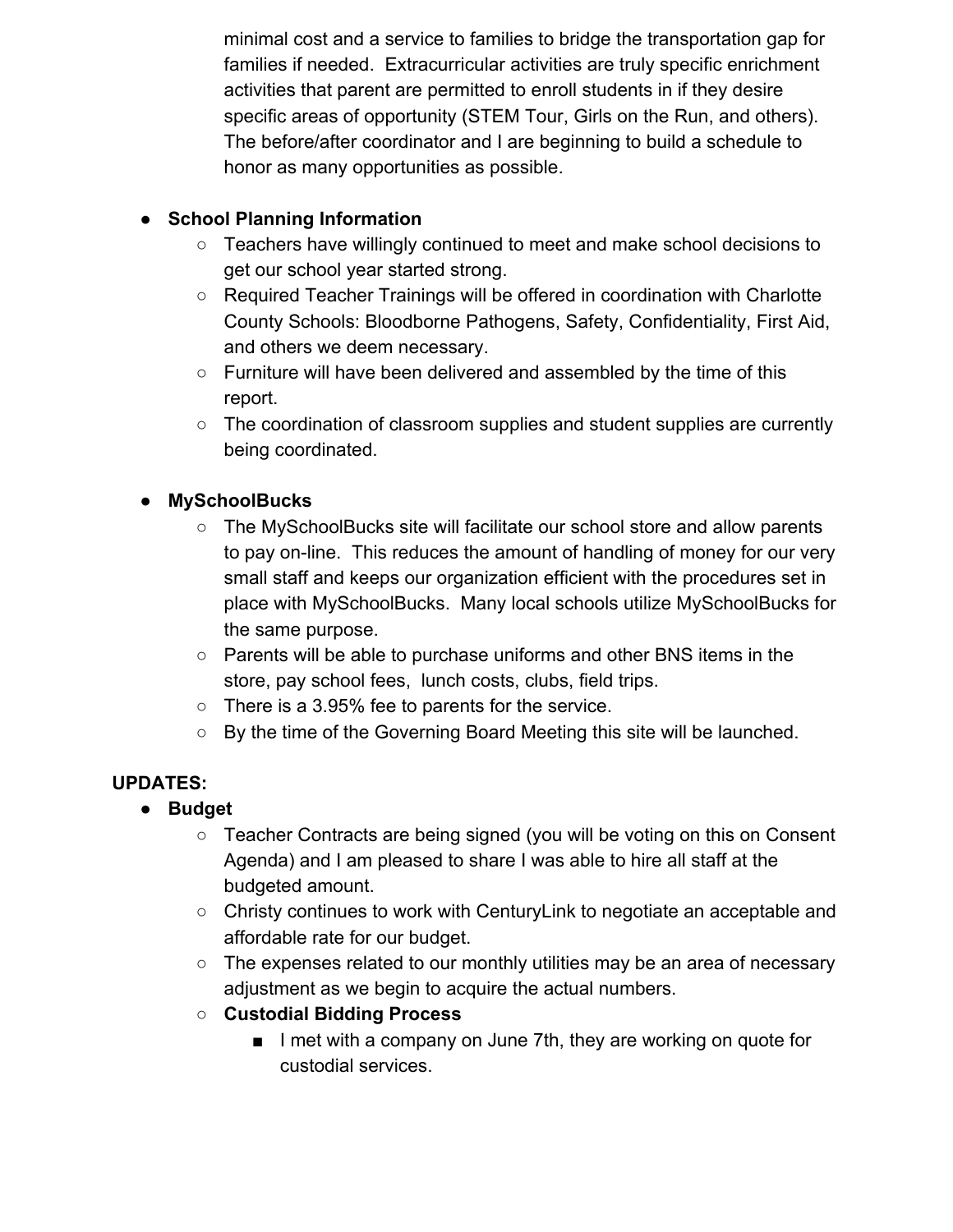■ This service is outside of our budget, but we will need to pursue a contract in the weeks ahead.

## **● Buildings and Grounds Update**

- Our school is on schedule to open and will be ready for the required teacher trainings and students to begin on August 10.
- Our team will be trained on the school systems on July 14
- Furniture Delivery July 3rd and assemble on July, 5-7

## **● Enrollment Updates**

- Lottery June 23, 2017
- Here is the current chart for enrollment as of June 28, 2017. Parents have until Friday, June 30, 2017 to accept seats awarded during the last lottery.
- The next lottery will take place on July 5, 2017.
- Currently, there are approximately twenty-five families that requested transportation on our records. Seven of those are from Charlotte County and that accounts for approximately eleven students.

|             | <b>Applied</b> | <b>Waitlist</b> | <b>Confirmed</b> | <b>Accepted</b> |
|-------------|----------------|-----------------|------------------|-----------------|
| K           |                | 10              | 30               | 4               |
| Κ           |                |                 |                  |                 |
| 1           |                | 6               | 18               |                 |
| $\mathbf 2$ |                | 5               | 18               |                 |
| 3           | 2              | 4               | 18               |                 |
| 4           |                |                 | 22               | 2               |
| 5           | 1              |                 | 15               |                 |
| 6           |                |                 | 21               | 2               |
|             |                |                 | 142              | 8               |

## **● Transportation**

○ Transportation Surveys were sent to parents on June 26, 2017, to collect information from families interested in paying for transportation on their own. The families have until July 5 to respond to the survey. Currently ten people have responded. Good Wheels will be working out details and obligations with parents if enough individuals are interested.

## **● Curriculum**

- **○ Project Lead The Way Training**
	- Lori McLain attended training June 26-28 for the Environment and Energy Model.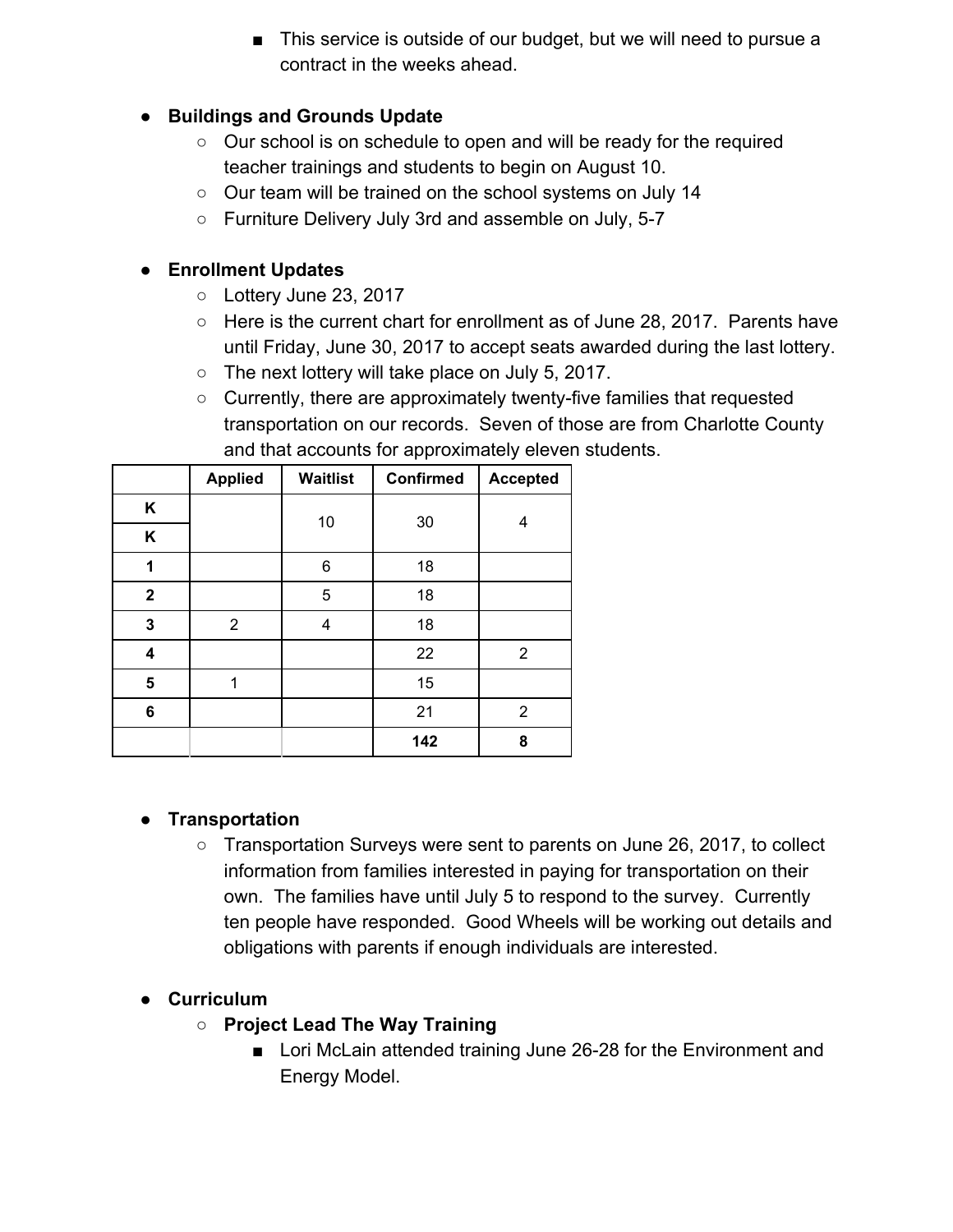- Extended thanks to Rachel Boyce who helped make sure our staff was able to attend the training at FGCU.
- All teachers will be trained in the K-5 Launch Program July 31-August 1.

## **● Assessments**

 $\circ$  Our team is working on deciding if we have time and space to conduct Kindergarten Screenings the last week of July.

## **● Uniforms**

- Cost was considered in our selections
	- Shirts will be \$15/shirt and they must be purchased through the school (three school colors: sapphire, green, and gold
	- Bottoms are permitted to be khaki, black, or navy blue (this allow families who have previous uniforms to utilize their inventory)
	- Nate Sallee is working with us to offer uniform bottoms at a discounted price for families who will need to purchase (these do not have to be purchased through the school).

## **● Parent Meetings**

- The parent meeting were well attended with approximately 75 people or more each night.
- $\circ$  A presentation was given covering a variety of topics, questions were answered and culminated on a Q & A sheet that has been shared with those families who were unable to attend, along with the presentation.
- The feedback was very positive

## **UPCOMING DATES:**

- **● August 5, Back to School Burger Flip**
	- $\circ$  RSVP for parents to attend was sent on June 30, with responsed due by July 14.
	- Open House: Supply Kits, Transportation Packets, Uniform Pick-Up
- **August 10, First Day** of Awesomeness with students at Babcock Neighborhood **School** 
	- Working with Charlotte County JROTC to possibly provide a Flag Ceremony Opening Morning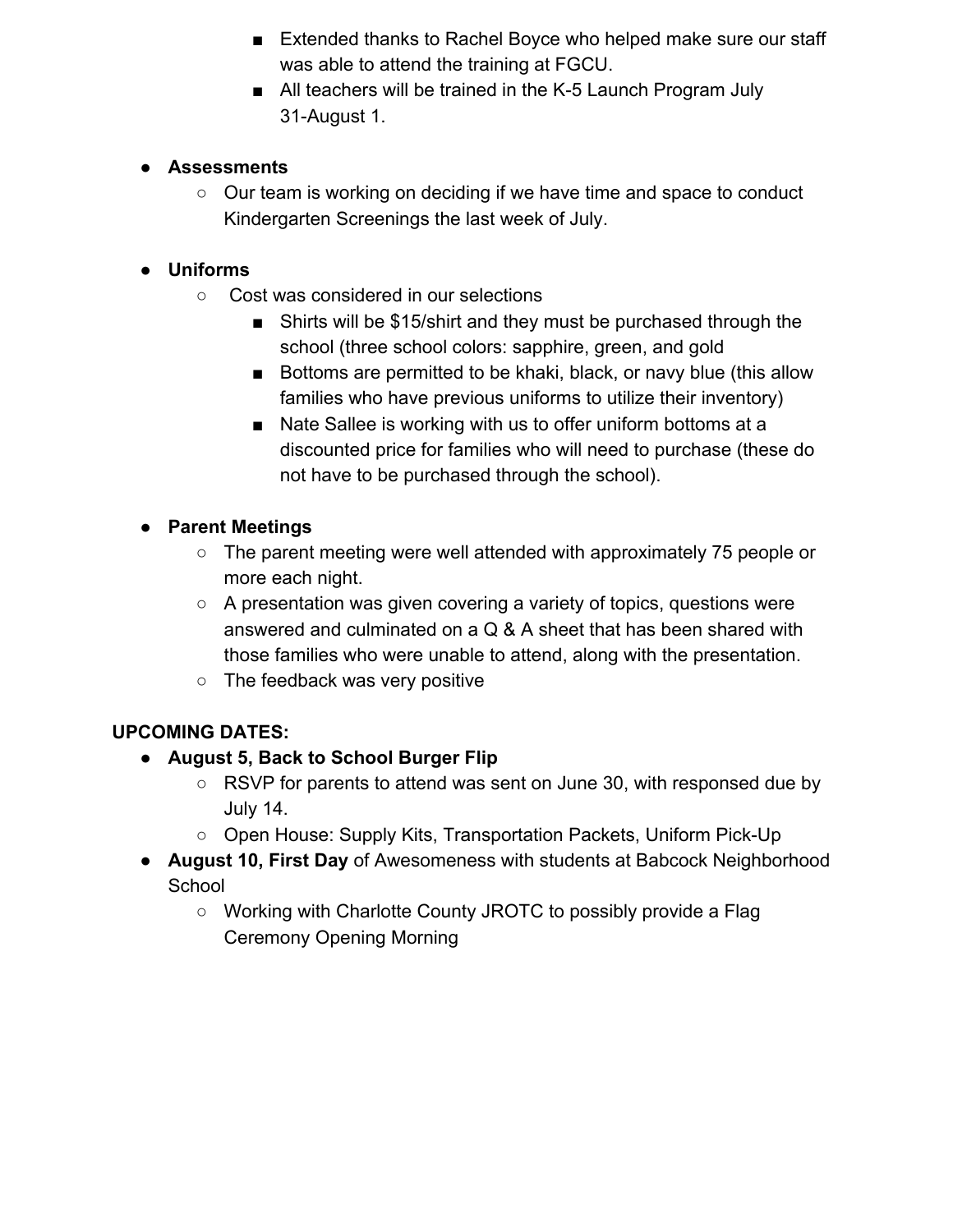

## **Consultant Report**

July 11, 2017

Christy Noe, Ph.D.

**CSP Grant-** Completed detailed response and revised budget as requested by FLDOE. Provided quotes for all items listed in grant, and justification for each item over \$1,000. Communicated with FLDOE Choice office about timeline, and contingency plan in case DOE 200-A wasn't signed by Commissioner.

**FF&E Order-**Worked with Babcock Property Holdings and Bill V. from Kitson & Partners to determine a contingency plan if DOE 200A was not signed prior to deadline to place order for furniture so that furniture could be delivered prior to school opening.

**Budget True Up-**Conducted detailed analysis of bank statements, financial reports, budget vs. actual expenditures and prepared a report for the governing board members. (attached).

**Budget Forecast-**Developed 3-month cash flow projections based on current FF&E needs, payroll, and other budgeted expenses for Kitson & Partners so they could ensure the school has working capital to place orders and make payroll prior to receiving any money from the district.

**Facility-**Conducted weekly conference calls with construction team to ensure Certificate of Occupancy is on track and issued no later than July 3. Worked with Charlotte County to get all necessary applications filed for inspections. Communicated with Charlotte County on progress towards CO and scheduled district walk through.

**Babcock Ranch Foundation-**Participated in BRF meeting and presented report/update on school. Discussed future financial needs of the school, staff update, enrollment update, and federal grant status.

**Marketing-** Participated in 3 marketing meetings related to parent meetings and upcoming burger flip. Assisted with planning details and logistics.

**Permanent Facility Planning-**Participated in 3 meetings related to permanent facility planning. Conducted research on designs for innovative schools and shared with team. Collaborated with Building Hope on enrollment projections, facility programming needs, and budget forecasting.

**Policy/Legal-**Worked with MGA on getting answers from FLDOE on meaning of "provide a facility" and what the threshold of \$10M means. Is it for 1 building, per school? Researched Statute related to concurrency and requirements for charter school in the workplace. Assisted with finalizing teacher contracts.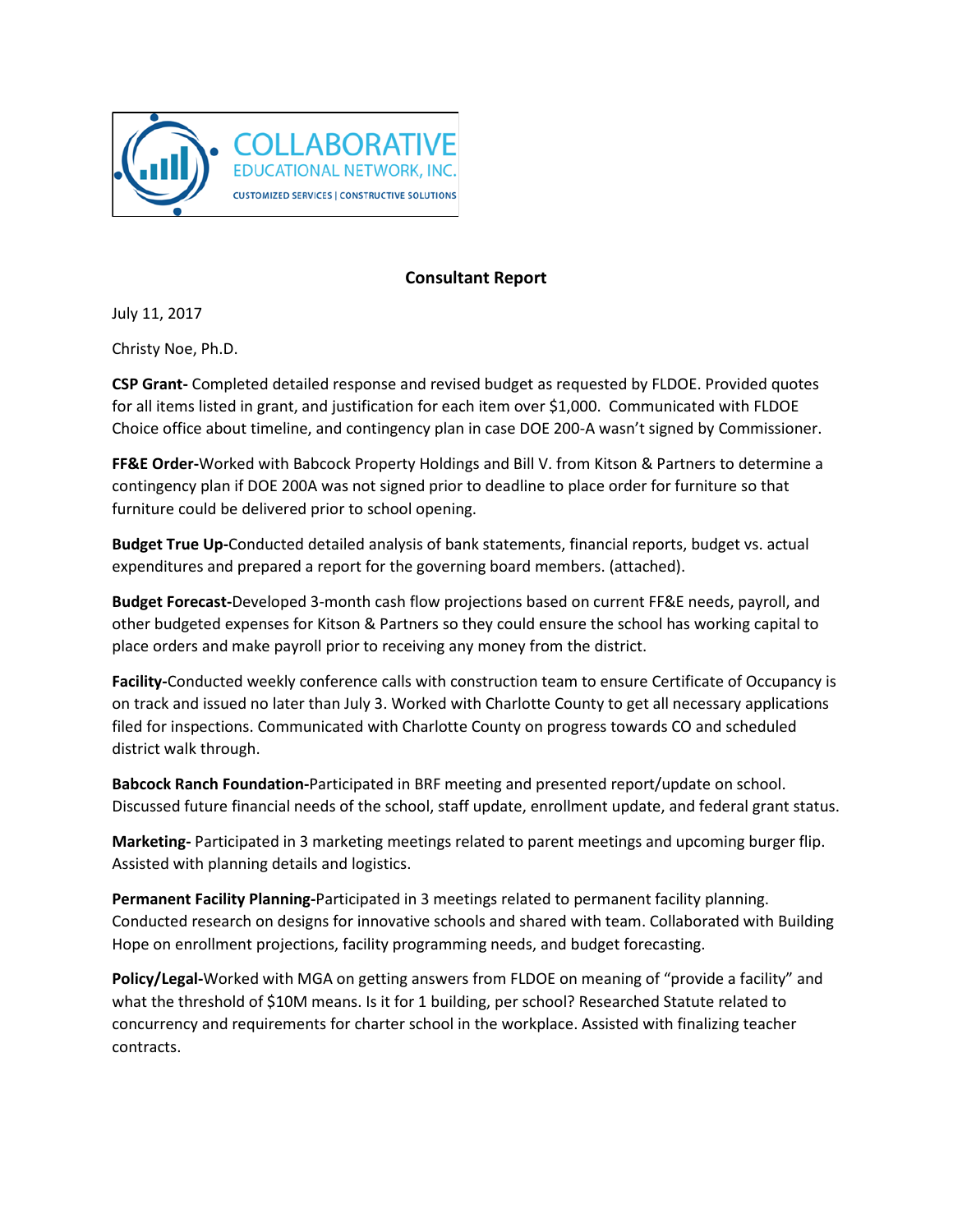**Administration-**Assisted Principal as needed and worked with SA on financial reporting, development of POs, and other CSP grant related items. Participated in 2 parent meetings at BNS. Returned phone calls to parents who had questions about the school.

**CenturyLink-** Participated in 9 phone calls with CenturyLink staff, and Kitson staff to determine needs for the school internet and phone. Met with Danny Pate in Orlando and Amy Westwood to review current contracts and determine any cost savings. Currently CTL only has a 4.12% markup on our contract. The majority of costs are because we are paying for equipment up front. Phones, WAPs, and switches.

**ADP-** Assisted with employee onboarding process and determined payroll timeline. Worked with vendor on employee insurance and other benefits packages.

**EGIS-**Finalized insurance policy for the school and filed appropriate documents with the Charlotte County school District. Policy aligns with insurance requirements in our charter contract.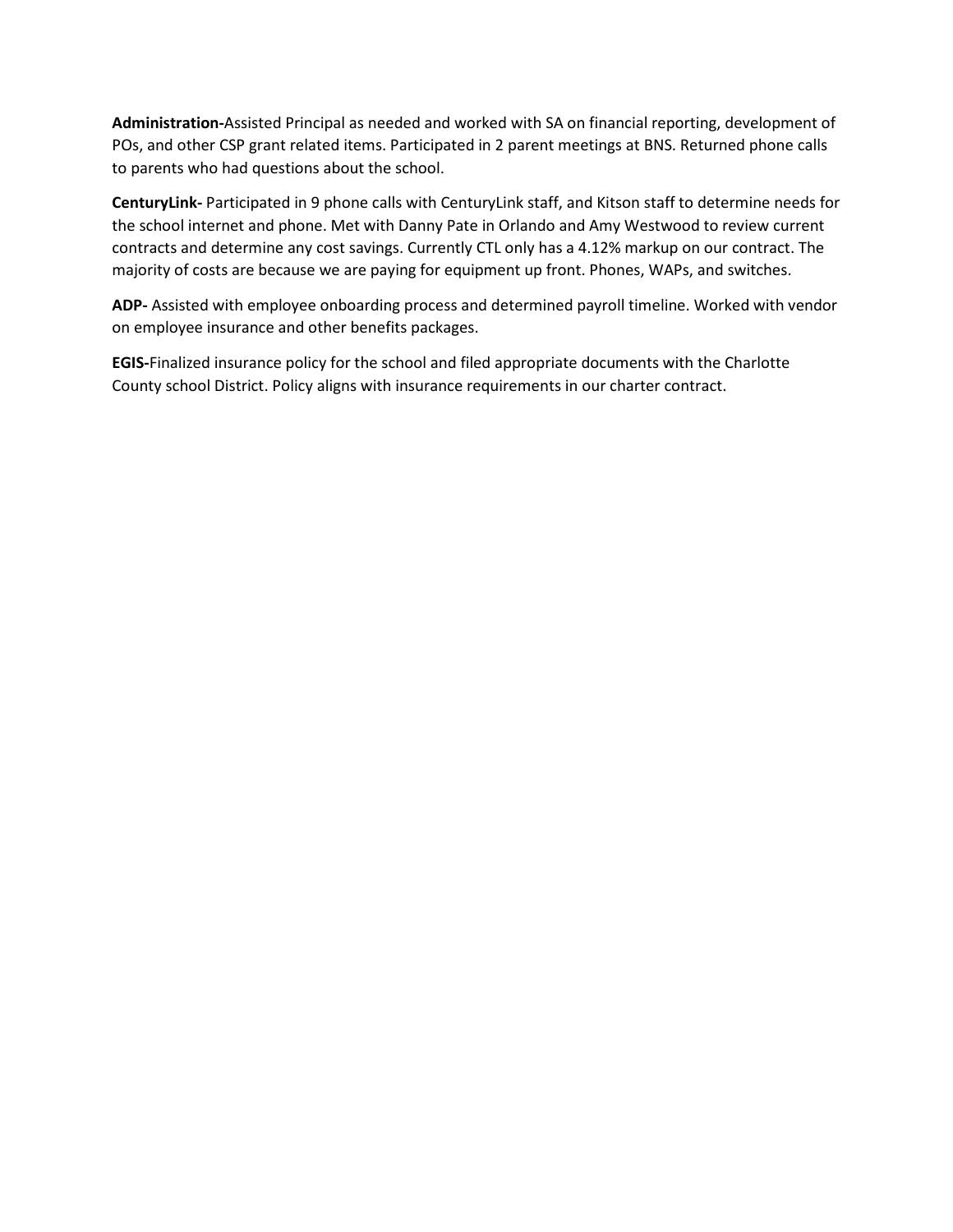|                             |          |           |                            | Three months | Payroll Liability |              |                                 |
|-----------------------------|----------|-----------|----------------------------|--------------|-------------------|--------------|---------------------------------|
|                             |          |           |                            | <b>Gross</b> | 12% FICA WC and   |              | Approximate                     |
| <b>Administrative Staff</b> |          |           | Gross Pay   Pay per period | Projection   | Unemployment      |              | <b>Benefit cost ADP PAYROLL</b> |
| Shannon                     | Treece   | \$97,500  | \$4,063                    | \$24,375     | \$2,925.00        | \$<br>400.00 |                                 |
| Shannon                     | Arthur   | \$48,000  | \$2,000                    | \$12,000     | \$1,440.00        | \$<br>400.00 |                                 |
| <b>Instructional Staff</b>  |          |           |                            |              |                   |              |                                 |
| Rachel                      | Crawford | \$42,500  | \$1,634.62                 | \$9,808      | \$1,176.92        | \$<br>400.00 |                                 |
| Christine                   | Carey    | \$41,100  | \$1,580.77                 | \$9,485      | \$1,138.15        | \$<br>400.00 |                                 |
| <b>Tiffany</b>              | Bishop   | \$41,100  | \$1,580.77                 | \$9,485      | \$1,138.15        | \$<br>400.00 |                                 |
| Katie                       | Atkins   | \$41,500  | \$1,596.15                 | \$9,577      | \$1,149.23        | \$<br>400.00 |                                 |
| Amanda                      | Joyce    | \$41,500  | \$1,596.15                 | \$9,577      | \$1,149.23        | 400.00       |                                 |
| Shanon                      | Admire   | \$43,000  | \$1,653.85                 | \$9,923      | \$1,190.77        | \$<br>400.00 |                                 |
| Kari                        | Lewter   | \$45,000  | \$1,730.77                 | \$10,385     | \$1,246.15        | Ś.<br>400.00 |                                 |
| Lori                        | McLain   | \$45,000  | \$1,730.77                 | \$10,385     | \$1,246.15        | Ś.<br>400.00 |                                 |
| Tammy                       | Keaney   | \$44,800  | \$1,723.08                 | \$10,338     | \$1,240.62        | \$<br>400.00 |                                 |
| Paraprofessional (hrly)     |          | \$18,000  | \$692.31                   | \$4,154      | \$498.46          | 400.00       |                                 |
| <b>Total</b>                |          | \$549,000 | \$21,581.73                | \$129,490    | \$15,538.85       | \$4,800.00   | 900.00<br>\$                    |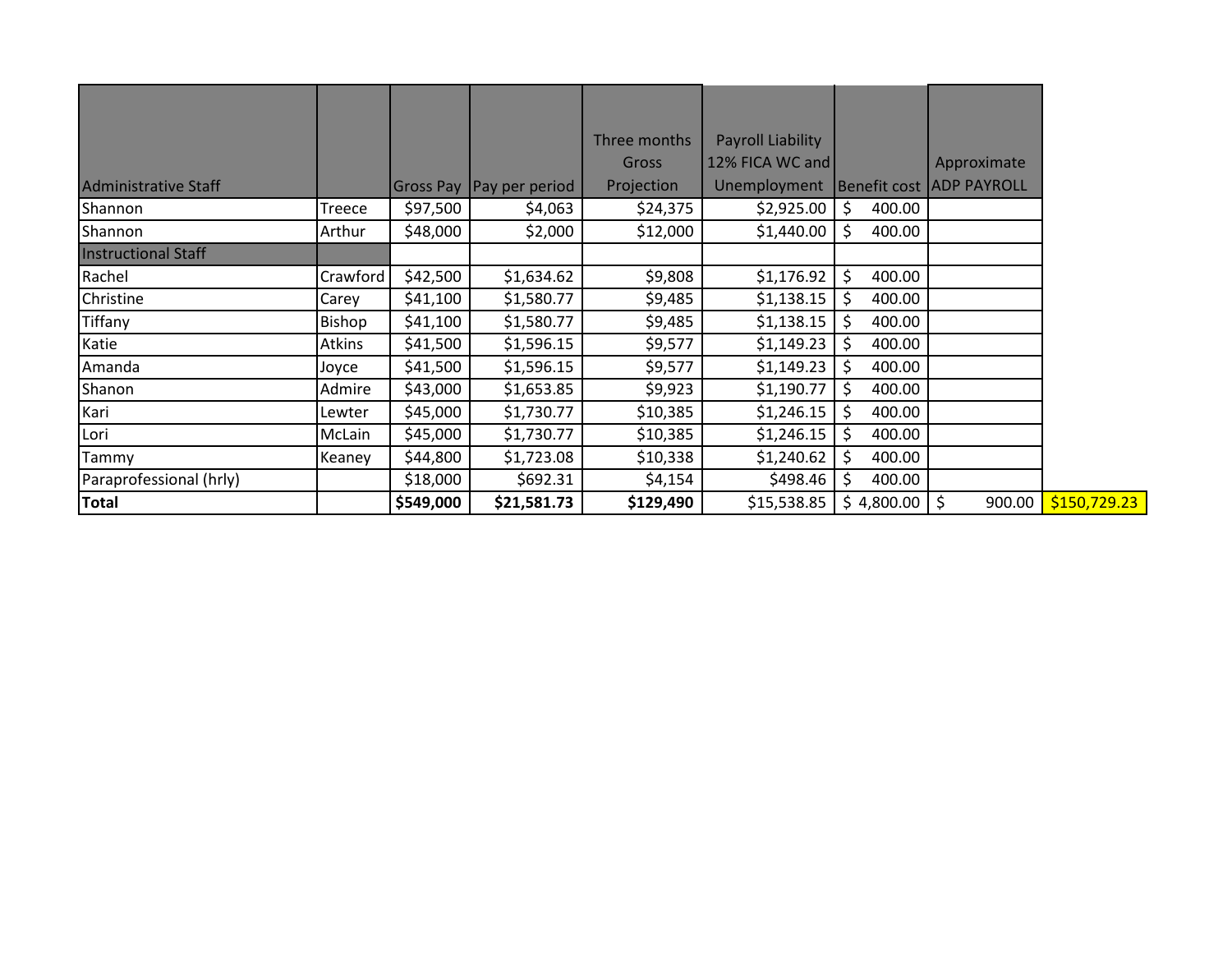Babcock Neighborhood School Cash Flow Needs for July-September 2017

| Expenditures                     | 3 months  | <b>Notes</b>                                     |
|----------------------------------|-----------|--------------------------------------------------|
| School House Furniture           | \$168,000 | <b>CSP Funds</b>                                 |
| Technology/Supplies/Textbooks/PD | \$243,772 | <b>CSP Funds</b>                                 |
| Payroll                          | \$152,000 | Added in principal health insurance for June     |
| Consulting/Legal                 | \$36,000  |                                                  |
| Insurance                        | \$4,500   |                                                  |
| CenturyLink                      | \$18,500  | Installation included in cost                    |
| Rent                             | \$51,000  |                                                  |
| <b>Fiscal Services</b>           | \$19,500  |                                                  |
| Operation of Plant               | \$15,300  |                                                  |
| <b>Supplies</b>                  | \$25,000  | This includes \$20K buffer for items not listed. |
| <b>Total</b>                     | \$743,572 |                                                  |

\$411,062 is CSP funds

\$311,510 difference. All of the requested items are included in approved budget.

\$21,000 is the difference between these numbers. (not reimbursable)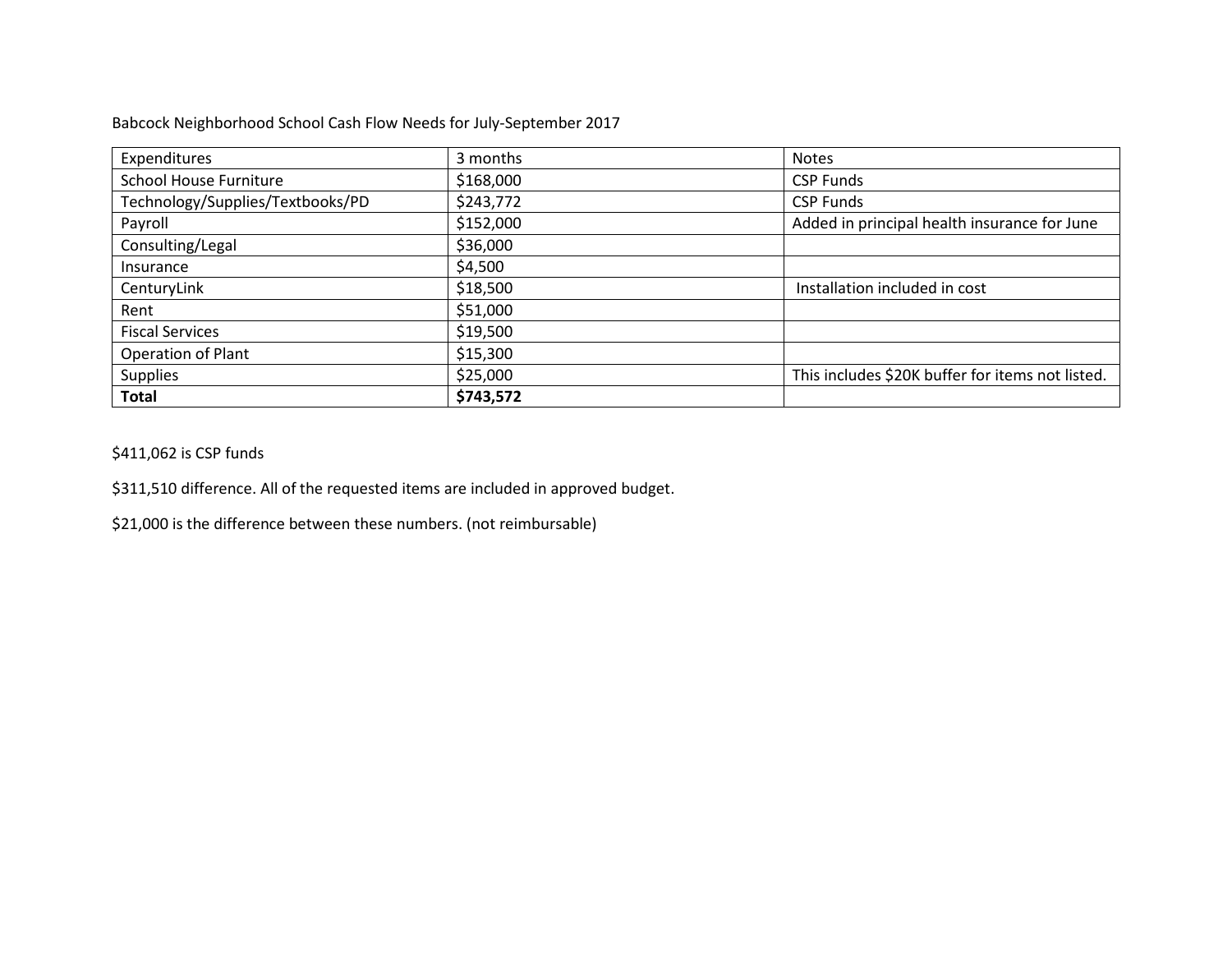## CONTRACT FOR INSTRUCTIONAL EMPLOYMENT AT BABCOCK NEIGHBORHOOD SCHOOL, INC.

This Agreement ("Agreement"), made and entered into as of this day of 2017, by and between Babcock Neighborhood School, Inc., a Florida Not For Profit Corporation, hereinafter referred to as "School", and, \_\_\_\_\_\_\_\_\_\_\_\_\_\_ referred to as the "Employee".

Whereas, the School is a Charlotte County charter school dedicated to educating students through the school's greenSTEAM focus ("Science, Technology, Arts, and Math with an environmental theme"). The School will offer students access to key subject area knowledge through an interdisciplinary approach to learning.

Whereas, the School desires to obtain the exclusive services of Employee and offer Employee appropriate incentives in order that Employee will be motivated to perform services exclusively for the School during required hours of employment; and

Whereas, School desires to reasonably define the terms and conditions under which Employee shall be offered employment for the 2017-2018 school year and to memorialize the same; and

Whereas, Employee desires to work exclusively for School; and

Now, therefore, in consideration of the mutual promises hereinafter set forth and other good and valuable consideration receipt of which is hereby acknowledged, School agrees to employ Employee, and Employee agrees to enter the employment of School as follows:

- 1. Term: This Agreement is for employment as an at will Employee beginning on July 1, 2017 and continuing until June 30, 2018 unless terminated as provided for below.
- 2. Condition Precedent: As a condition precedent to this Agreement, Employee must provide to School the following in complete and satisfactory form:
	- A. Employment Application
	- B. Three personal references
	- C. Fingerprint and background check (or documentation of submission)
	- D. Official sealed college transcripts
	- E. Valid driver's license and social security card
	- F. Florida Department of Education Teaching Certificate or FDOE Letter of Eligibility, if applicable
- 3. Compensation: As compensation for services rendered under this agreement, Employee shall be entitled to receive from School a Base Salary of \$ per Term of Employment, payable in 24 equal bi-monthly payments for the twelve months beginning in August 2017.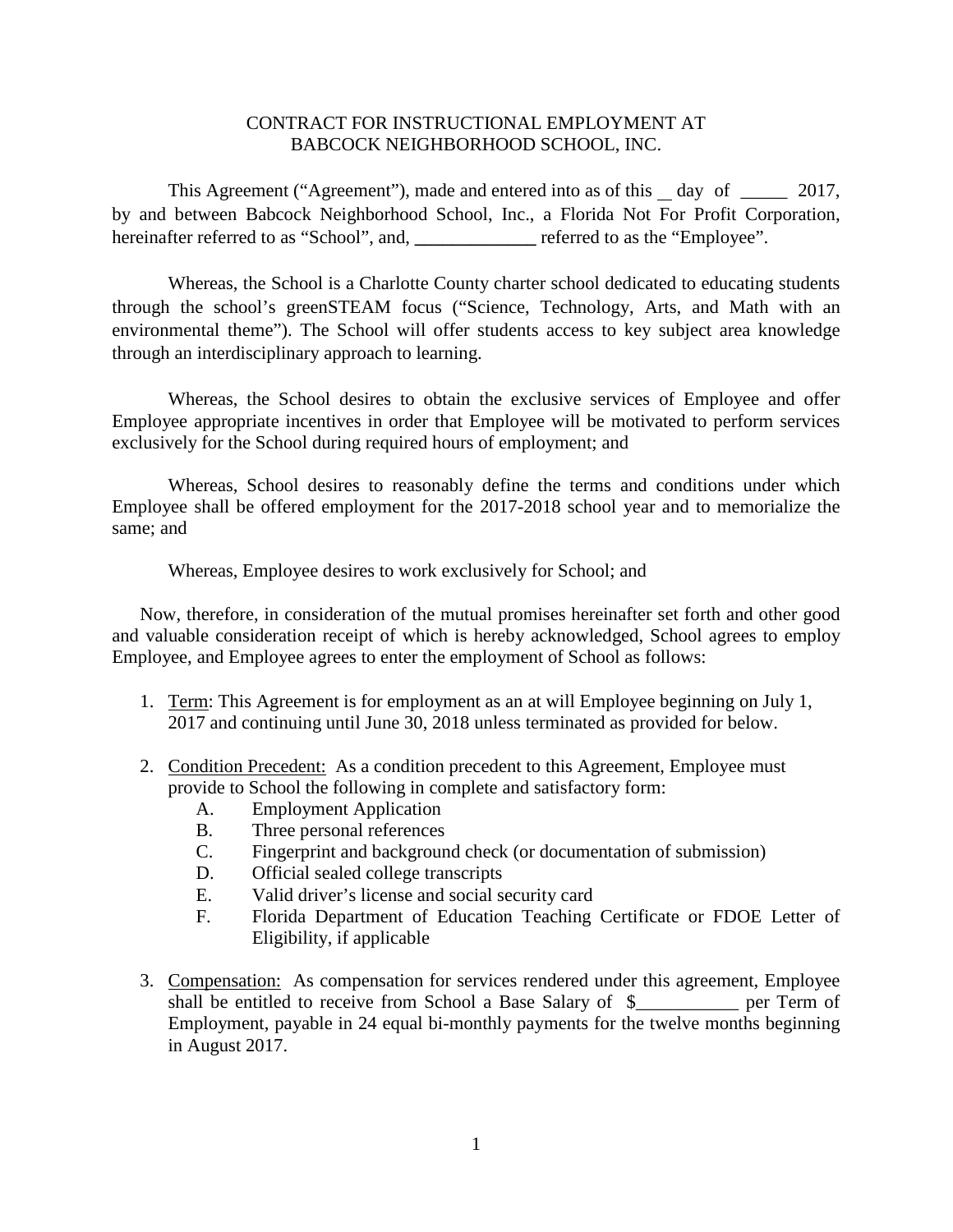4. Employee's compensation shall be reviewed not less than annually, and the determination of whether or not to grant increases in such compensation shall be made by the Governing Board members of the School in conformity with Florida Statute 1012.22 *et. seq.*

## Duties and Responsibilities

5. Best Efforts of Employee: Employee agrees that he/she will at all times faithfully, industriously, and to the best of his/her ability, experience, and talents, perform all of the duties that may be required of and from him/her pursuant to the express and implicit terms hereof, to the reasonable satisfaction of School. Such duties shall be rendered as the interest, need, business, or opportunity of School shall require.

As a valuable and contributing team member, the School expects Employee and every other School employee to deliver ongoing positive and corrective feedback to colleagues for the purpose of enhancing communication among team members, assisting in the development of team members' skills, and maintaining a pleasant and rewarding work environment that contributes optimally to the student's instruction and treatment. Accordingly, acceptance of this position indicates permission for ongoing data collection on Employee's work related activities, and on the effects of staff development programs and training activities.

- 6. Duties: Employee shall be subject to the overall direction and control of the Governing Board and direct supervision of principal of the School, and will observe all laws and regulations governing the operation of School. This position requires 200 work days as set forth in the School Calendar.
- 7. School Policies and Employee Manual: Employee agrees to comply with all School Policies, as well as the Employee Manual, as they may be amended from time to time, which are incorporated by reference into this Agreement.
- 8. Safety of Students: Employee will be responsible for the care, training and education and safety of those students assigned to Employee in accordance with Florida law and the standards and guidelines issued by School.
- 9. Preparation for Class: Before and after regular session of the class or classes to which Employee is assigned, Employee will spend such time as may be necessary to prepare for the proper performance of his/her duties.
- 10. Staff Meetings: School personnel are required to attend Staff Meetings as a condition of employment. Dates will be determined by the Principal, and employees will be given sufficient notice to properly schedule their attendance.
- 11. Expenses: Employee is not authorized to incur expenses on School's behalf unless specifically so directed by the Principal.
- 12. Training Sessions: School personnel are required to attend In-Service Training during the months of July and August 2017 set forth in the School Calendar. From time to time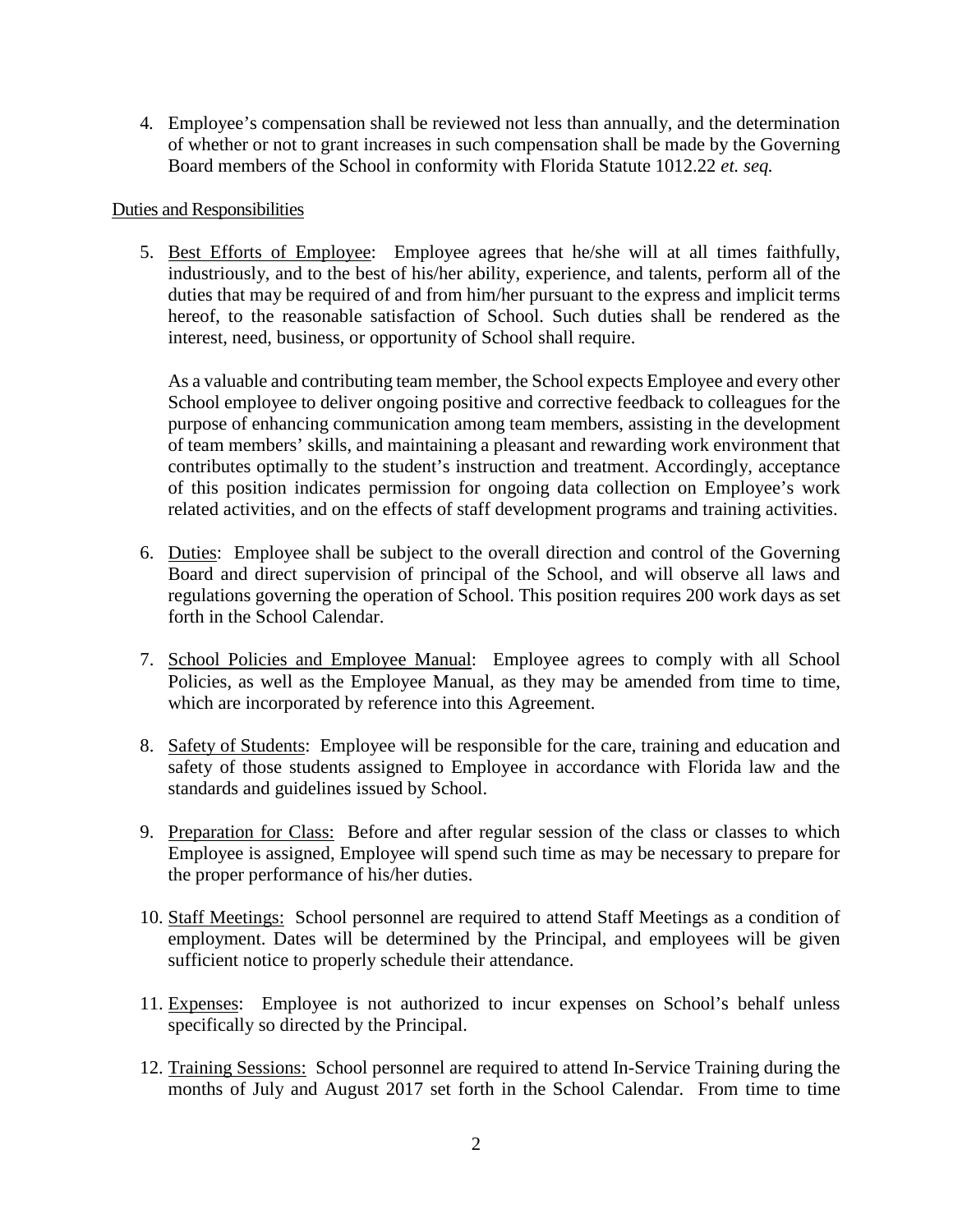professional development training for ESOL and other topics will be scheduled for after School hours, and Employee work days.

- 13. Evening Events: School personnel are required to attend scheduled evening events (Parent Trainings and Parent Teacher conferences) as a condition of employment. These events will be for such purposes as, but not limited to, open houses, parent teacher meetings, and registration meetings. Evening events will generally take place between the hours of 5:00 PM and 8:30 PM.
- 14. Work Day: Employee is to arrive thirty (30) minutes prior to the first period each day School is in session. All part-time employees are required to arrive fifteen (15) minutes prior to their first class. All employees must stay thirty (30) minutes after the end of the class schedule each day and be available to provide tutoring to any student.
- 15. Maintenance of Certifications: Employee will keep and maintain current certification or licensing required for performance of the Employee's duties, including, but not limited to teaching certification and compliance with all state and local governing bodies requirements.
- 16. Notification of Absence: All School employees must notify the Principal of any unplanned absence prior to 6:00 AM on the day thereof or on the previous evening, if possible. Absences shall be called in to the Principal or a designee. Physician's excuse may be required in the event of prolonged sickness (in excess of 2 consecutive days) or days taken before or after school holidays.
- 17. Email communication: Employee may only use School approved email addresses to communicate with students, parents, guardians and other school personnel.
- 18. Responsible Use of Social Media and Conduct at School Functions: At all times, Employee should treat social media space and communication and School functions like a classroom and/or a professional workplace. The same standards expected in School professional settings are expected on professional social media sites and at all School functions. If a particular type of behavior is inappropriate in the classroom or a professional workplace, then that behavior by Employee is also inappropriate on any social media site or at a School function while employed by the School. Employee agrees he/she will exercise caution, sound judgment, and common sense when using social media sites. When establishing social media sites, supervisors and employees should consider the intended audience for the site and consider the level of privacy assigned to the site, specifically, whether the site should be a private network (for example, it is limited to a particular class or particular grade with in a School) or a public network (for example, anyone within the School, a larger group within the School community can participate or individuals outside of School). Social media contact should be through private networks, unless there is a specific educational need for the site to be a public network. Employees should use privacy settings on computers to control access to their professional social media sites with the objective that professional social media communications only reach the intended audience. Private communication published on the Internet can easily become public. Any inappropriate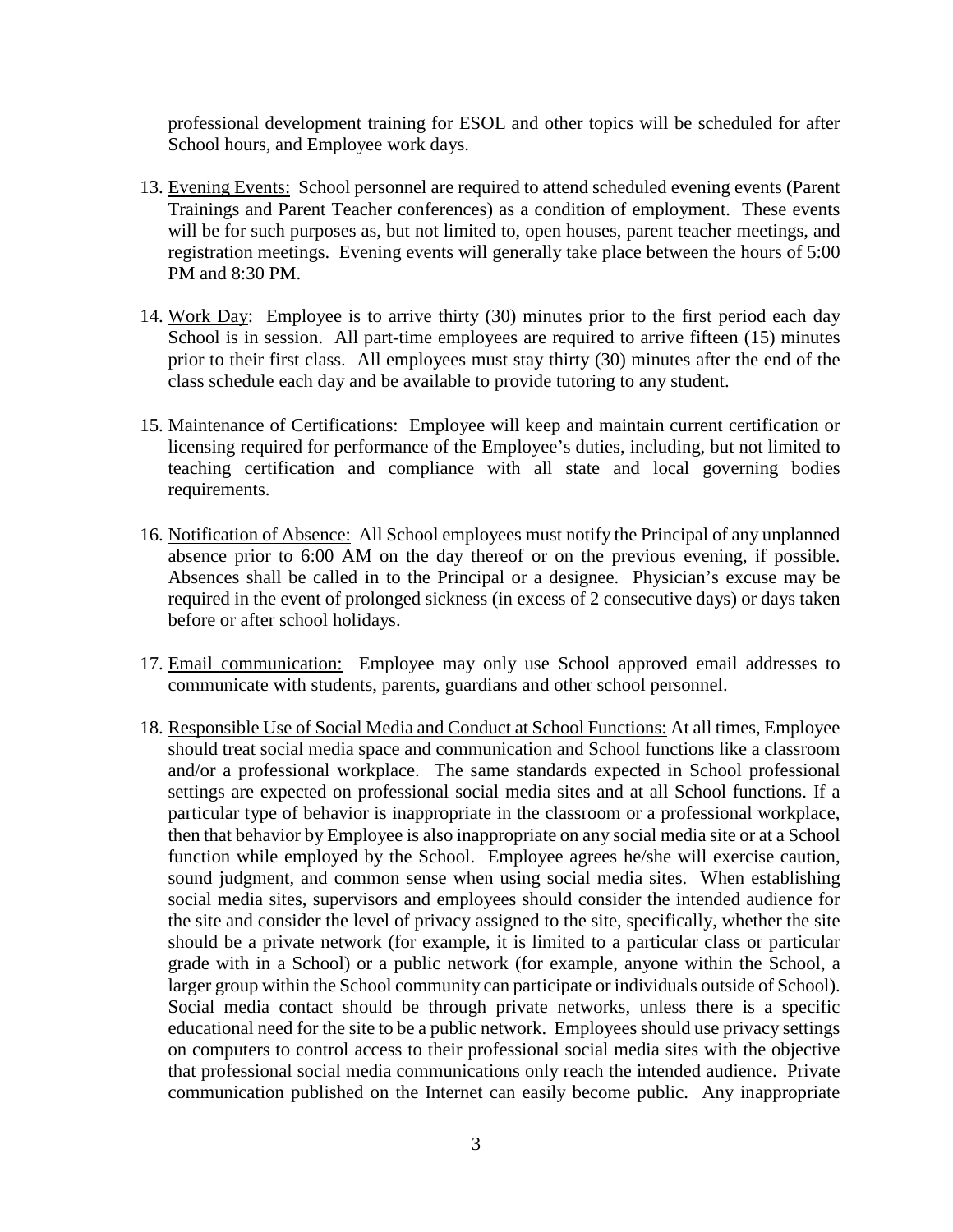communication with students, parents, or any other party related to social media sites or a School function can be grounds for termination at the sole discretion of the Principal.

- 19. FERPA: Employee shall comply with the Family Educational Rights and Privacy Act (FERPA). The Employee agrees not to publish or reveal, in any manner, personally identifiable information about a student, or unlawfully reveal any student record without the written permission of the parent. Employee will immediately transmit any request to review any student's record to the Principal.
- 20. Duty to Report Abuse: Employee will abide by Florida's Child Abuse reporting laws contained in Chapter 39, Florida Statutes (2017). If the Employee has reasonable cause to believe any person has physically, sexually or mentally abused, neglected, or abandoned a child the Employee will immediately make a report to the Department of Children and Family Services or the Sheriff's Office. Employee also agrees to make a report to the Principal, and to keep the details of the report confidential as required under Florida Law.
- 21. Other Employment: Employee shall devote all of his/her time, attention, knowledge, and skills solely to the business and interest of School during working hours and shall not be otherwise employed while employed by the School unless there is prior approval from the Principal. The School shall be entitled to all of the benefits arising from or incident to all work and services of Employee. Furthermore, Employee shall not, during the term hereof, be financially interested directly or indirectly, in any manner, as partner, officer, director, stockholder, advisor, employee or in any other capacity in any other business similar to the School's business or any allied trade unless approved by School.

Upon obtaining prior written approval from the Principal of School, the Employee may undertake for consideration outside professional activities, including consulting, speaking, and writing. The outside activities shall not occur during regular School work hours. The School shall not be responsible for any expenses relating to such outside activities. Employee is not authorized to act on behalf of or contract School to any activities contemplated by Employee without permission, and Employee agrees to indemnify School for any damages caused by Employee's activities outside of Employee's work duties for School.

22. Restrictive Covenant: In the event that Employee chooses to contract with families of School students for the delivery of professional services, Employee shall not enter into such agreement with the families of students in the Employee's classroom. This represents a conflict of interest and may result in termination of this agreement.

## Benefits

23. Employee benefits shall be provided as set forth in the employee handbook.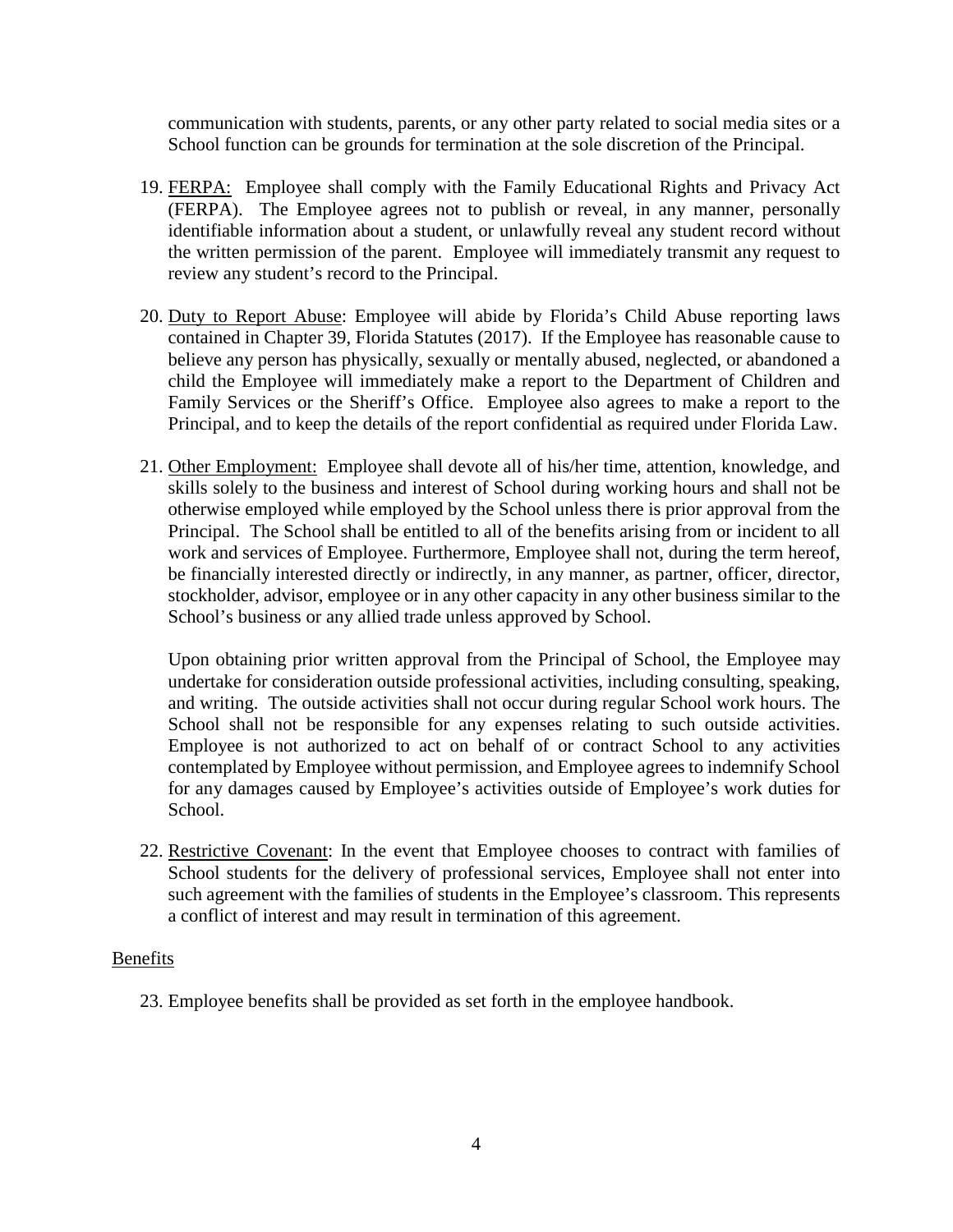## **Termination**

- 24. Termination by School: Employee agrees and understands that the employment relationship is At-Will; employment may be terminated at any time by School, for any reason or for no reason, with or without notice. Employee further agrees and understands that, unless otherwise required by law, this Agreement shall terminate if he/she is continuously unable or unwilling or fails to perform his/her duties hereunder for fifteen (15) consecutive days, or if, during any portion of the Term hereof, he/she is unable or unwilling or fails to perform his/her duties for a total period of thirty (30) days, regardless of whether or not such days are consecutive. Upon termination,
	- A. Employee will receive their next scheduled paycheck after termination based on a pro-rata share of the final work week completed as the Employee's sole and final compensation. Employee will not receive any accrued vacation or sick days, if applicable, worked in excess of the amount paid to date.
	- B. Employee's final pay check will be held until Employee returns all School property and documents pertaining to any transactions handled by the Employee while associated with School, including, but not limited to, completed lesson plans, student grades and portfolios.
	- C. Employee will be entitled to compensation (including benefits, accrued sick/personal days, if any) only through Employee's last day of work, subject to State and Federal laws, including rights to COBRA coverage.
	- D. Employee agrees to waive any right to unemployment if the Employee has worked less than 90 calendar days for the School.
- 25. Termination by Employee: Employment may be terminated at any time by the Employee with two (2) weeks' notice. Employee agrees to the following in exchange for employment at School:
	- A. Failure of Employee to provide the full two (2) weeks required notice will result in Employee's last paycheck being held for an additional pay period in order to ensure any deductions for costs incurred by School as a result of an act or actions by Employee have occurred.
	- B. Providing notice is a professional responsibility as well as a necessity for School to maintain a continuous and productive learning environment for School students. Pursuant to Sections 1002.33(16) and 1012.335, Florida Statutes, School will provide notice of failure to give proper notice to the Educational Practices Commission.
- 26. Return of Property: The Employee agrees that upon the termination of his/her employment with School for any reason, the Employee shall return to the Principal all School property and documents pertaining to any transactions handled by the Employee while associated with School, including, but not limited to, completed lesson plans, student grades and portfolios.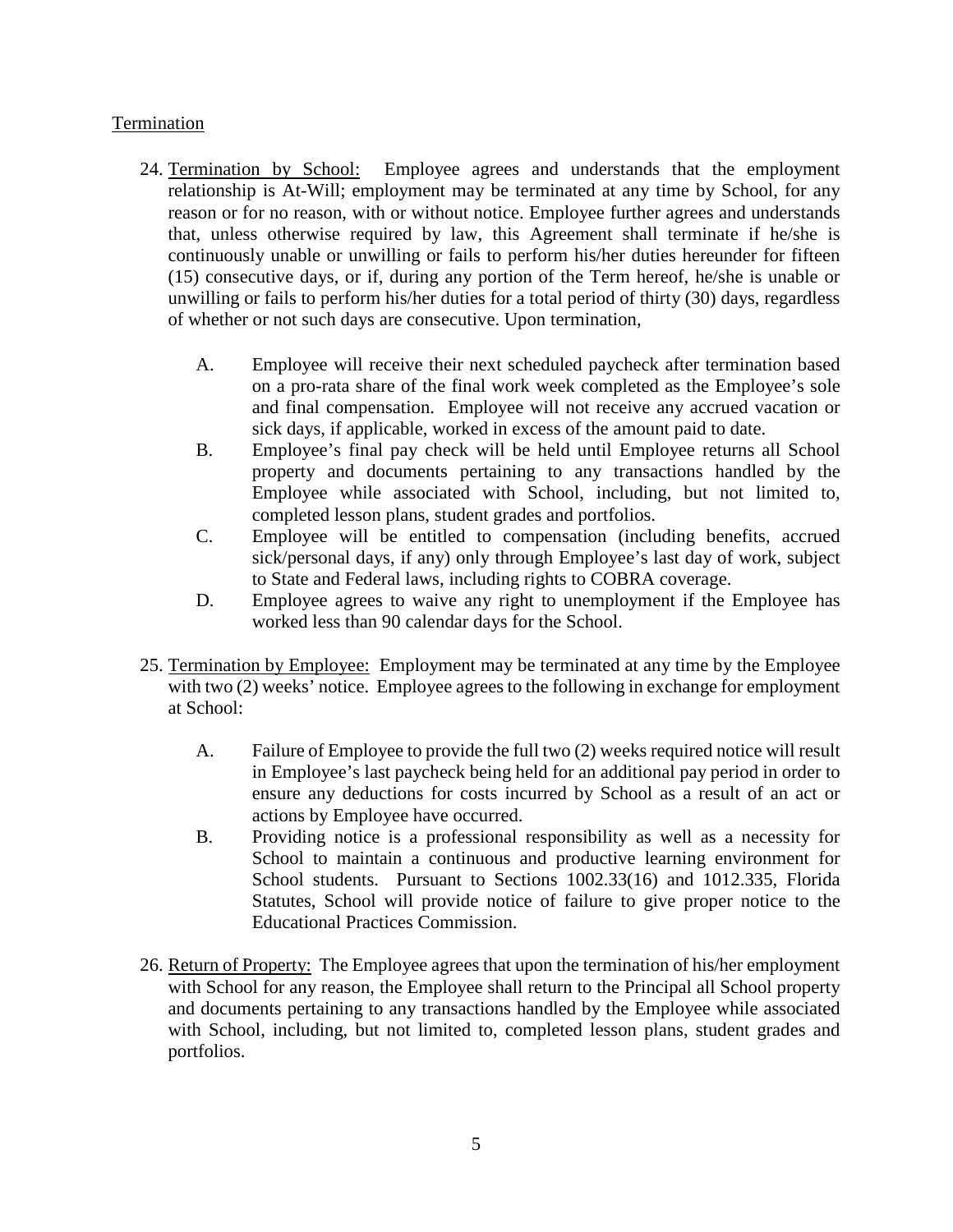## General and Miscellaneous

- 27. Notice: Any notice required or permitted to be given under this Agreement shall be sufficient if in writing, and sent by certified mail to Employee's place of residence, by email to the Employee's email address or hand delivery; or in the case of the School, to the Principal at the School's address by certified mail, to the Principal's e-mail address or hand delivery.
- 28. Waiver: School's waiver of breach of any provision of this Agreement by the Employee shall not operate or be construed as a waiver of any subsequent breach by Employee.
- 29. Venue: The venue for any dispute under this Contract shall be in Charlotte County in the State of Florida.
- 30. Fees and Expenses: If Employee is in breach of this Agreement or if School is required to take any action to enforce this Agreement, or to defend the validity of or interpret the Agreement, the School shall be entitled to recover all costs and expenses incurred thereby, including court costs and reasonable attorney's fees.
- 31. Time. Time is of the essence in this contract.

I have read the foregoing terms and conditions of employment, understand and agree thereto, and have had sufficient opportunity to ask and have answered any questions related thereto.

\_\_\_\_\_\_\_\_\_\_\_\_\_\_\_\_\_\_\_\_\_\_\_\_\_\_\_\_\_\_\_\_\_\_\_\_\_\_\_\_\_\_\_\_\_\_\_\_\_\_\_ \_\_\_\_\_\_\_\_\_\_\_\_\_\_\_\_\_\_\_\_\_\_\_\_\_

Employee's Signature Date

Principal's Signature Date

\_\_\_\_\_\_\_\_\_\_\_\_\_\_\_\_\_\_\_\_\_\_\_\_\_\_\_\_\_\_\_\_\_\_\_\_\_\_\_\_\_\_\_\_\_\_\_\_\_\_\_ \_\_\_\_\_\_\_\_\_\_\_\_\_\_\_\_\_\_\_\_\_\_\_\_\_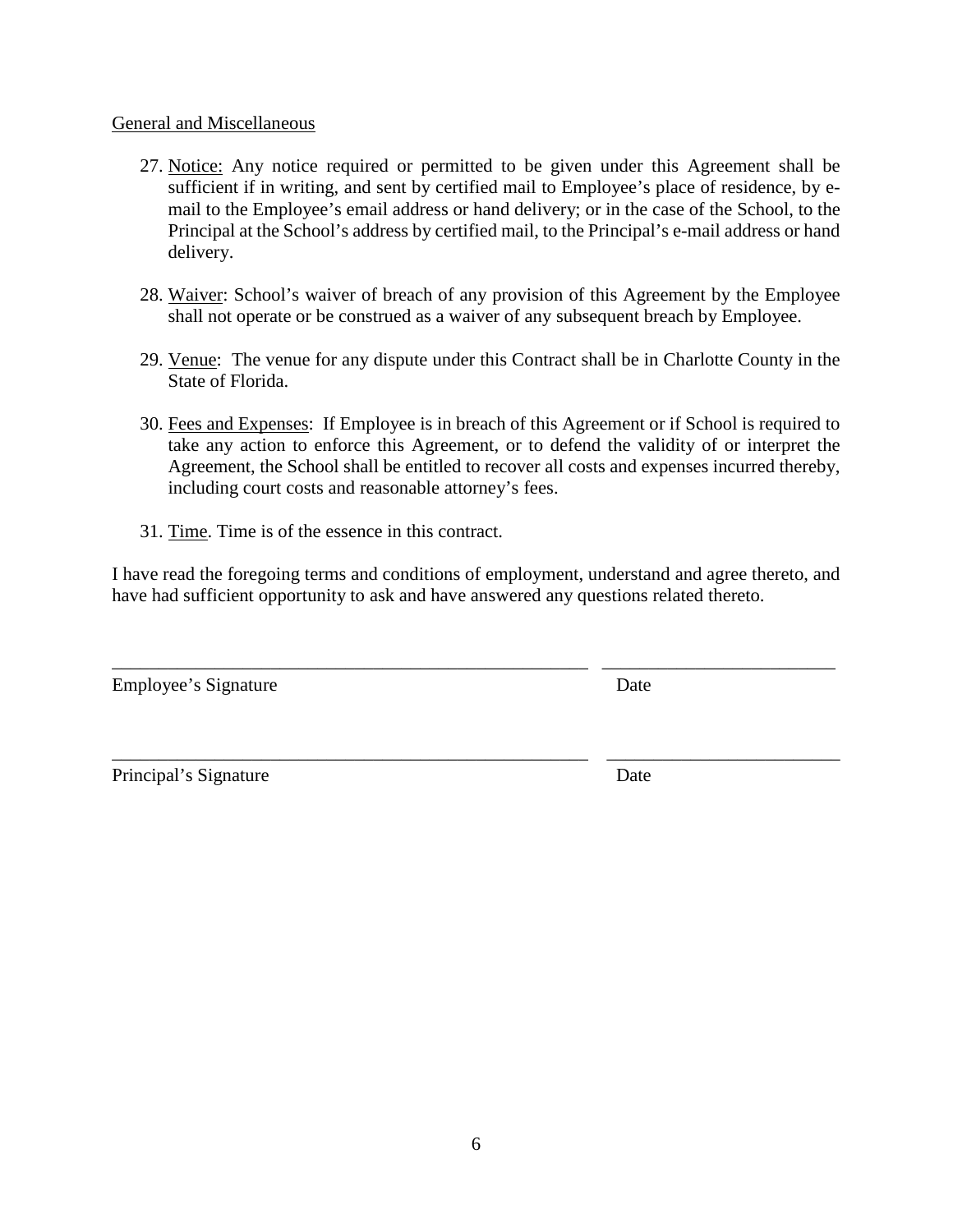

# **BABCOCK NEIGHBORHOOD SCHOOL|2017-2018 CALENDAR**

| Independence Day<br>4                                                                                              | <b>JULY 2017</b><br>W<br>M<br>$\mathsf{T}$<br>Th<br>F<br>S<br>S<br>$\mathbf{1}$<br>5<br>6<br>$\overline{7}$<br>8<br>3<br>$\overline{4}$<br>$\overline{2}$<br>9<br>12<br>10 <sup>°</sup><br>11<br>13<br>14<br>15<br>18<br>19<br>20<br>21<br>16<br>17<br>22<br>25<br>26<br>27<br>24<br>28<br>29<br>23<br>31<br>30                                        | JANUARY 2018<br>W<br>М<br>$\mathsf{T}$<br>Th<br>S<br>F<br>S<br>5<br>6<br>$\overline{2}$<br>3<br>$\overline{4}$<br>$\,9$<br>8<br>12<br>13<br>10<br>11<br>$\overline{7}$<br>15<br>18<br>19<br>20<br>16<br>17<br>14<br>22<br>25<br>26<br>27<br>23<br>24<br>21<br>29<br>30<br>31<br>28                                                             | New Year's Day<br>1<br>$\overline{2}$<br>Teacher Work Day<br>15<br>Martin Luther King Day/<br>No School                                                                                                                                                                                                       |
|--------------------------------------------------------------------------------------------------------------------|--------------------------------------------------------------------------------------------------------------------------------------------------------------------------------------------------------------------------------------------------------------------------------------------------------------------------------------------------------|------------------------------------------------------------------------------------------------------------------------------------------------------------------------------------------------------------------------------------------------------------------------------------------------------------------------------------------------|---------------------------------------------------------------------------------------------------------------------------------------------------------------------------------------------------------------------------------------------------------------------------------------------------------------|
| Teacher's Return/<br>4<br>Professional Development<br>10 First Day of School                                       | AUGUST 2017<br>W<br>Th<br>$\mathsf F$<br>S<br><sub>S</sub><br>м<br>$\mathsf{T}$<br>5<br>$\mathbf{1}$<br>$\overline{2}$<br>$\sqrt{3}$<br>$\overline{4}$<br>10 <sub>10</sub><br>12<br>8<br>9<br>11<br>$\overline{7}$<br>6<br>15<br>16<br>17<br>18<br>19<br>14<br>13<br>20<br>22<br>23<br>24<br>25<br>21<br>26<br>29<br>31<br>27<br>28<br>30              | FEBRUARY 2018<br>$\mathsf{T}$<br>W<br>Th<br>F<br>$\mathsf{s}$<br>S<br>M<br>$\mathbf{3}$<br>$\overline{2}$<br>1<br>8<br>10 <sup>°</sup><br>5<br>6<br>$\overline{7}$<br>9<br>$\overline{4}$<br>12<br>13<br>15<br>14<br>16<br>17<br>11<br>19<br>20<br>21<br>22<br>23<br>24<br>18<br>26<br>27<br>28<br>25                                          | $\overline{2}$<br>Teacher Work Day/<br>Professional Development<br>19<br>Presidents' Day/<br>No School                                                                                                                                                                                                        |
| Teacher Work Day/<br>1<br>Professional Development<br>Labor Day/No School<br>4                                     | SEPTEMBER 2017<br>S<br>w<br><b>Th</b><br>F<br>$\mathsf{S}$<br>M<br>$\mathsf{T}$<br>$\overline{2}$<br>$\overline{7}$<br>8<br>$\mathbf{3}$<br>5<br>9<br>$\overline{4}$<br>6<br>10<br>12<br>13<br>14<br>15<br>16<br>11<br>19<br>22<br>18<br>20<br>21<br>23<br>17<br>26<br>27<br>28<br>29<br>25<br>30<br>24                                                | <b>MARCH 2018</b><br>W<br>Th<br>$\mathsf{S}$<br>M<br>$\mathsf{T}$<br>F<br>S<br>$\overline{2}$<br>3<br>1<br>8<br>9<br>5<br>$\overline{7}$<br>6<br>10<br>$\overline{4}$<br>12<br>17<br>13<br>14<br>15<br>16<br>11<br>19<br>20<br>22<br>23<br>24<br>21<br>18<br>27<br>29<br>26<br>28<br>30<br>25<br>31                                            | End of 3rd Quarter<br>9<br>12<br>Teacher Work Day<br>Good Friday/No School<br>30                                                                                                                                                                                                                              |
| 13<br>End of 1 <sup>st</sup> Quarter (45)<br>16<br><b>Teacher Work Day</b>                                         | OCTOBER 2017<br>M<br>W<br>Th<br>$\mathsf F$<br>$\mathsf{s}$<br>$\mathsf S$<br>$\mathsf{T}$<br>$\overline{7}$<br>$\mathbf{3}$<br>5<br>$\overline{2}$<br>$\overline{4}$<br>6<br>$\mathbf{1}$<br>10<br>12<br>$\,8\,$<br>9<br>11<br>13<br>14<br>17<br>18<br>19<br>20<br>21<br>16<br>15<br>25<br>23<br>24<br>26<br>27<br>28<br>22<br>29<br>30<br>31         | <b>APRIL 2018</b><br>W<br>M<br>$\mathbf{T}$<br>Th<br>F<br>$\mathsf S$<br>S<br>$7\overline{ }$<br>3 <sup>°</sup><br>5 <sup>1</sup><br>$\overline{6}$<br>$\mathcal{P}$<br>$\overline{4}$<br>$\mathbf{1}$<br>9<br>10<br>11<br>12<br>13<br>8<br>14<br>18<br>19<br>20<br>16<br>17<br>21<br>15<br>25<br>23<br>26<br>27<br>24<br>28<br>22<br>30<br>29 | Spring Break<br>2-6                                                                                                                                                                                                                                                                                           |
| 10<br>Veterans Day<br>(observed)<br>20-21 Hurricane Make-Up<br>Days #2&3<br>22-24 Thanksgiving Break/<br>No School | <b>NOVEMBER 2017</b><br>W<br>Th<br>S<br>M<br>$\mathsf{T}$<br>$\mathsf{F}$<br>S<br>$\sqrt{2}$<br>$\overline{3}$<br>$\overline{4}$<br>$\mathbf{1}$<br>$\,9$<br>$\overline{7}$<br>8<br>10<br>11<br>5<br>6<br>13<br>14<br>15<br>16<br>17<br>18<br>12<br>22<br>19<br>20<br>21<br>23<br>24<br>25<br>28<br>29<br>26<br>27<br>30                               | <b>MAY 2018</b><br>W<br>$\mathsf{S}$<br>M<br>Th<br>F<br>$\mathsf S$<br>$\mathsf{T}$<br>$\sqrt{4}$<br>$\overline{2}$<br>$\overline{3}$<br>$\mathbf{1}$<br>5<br>$\overline{7}$<br>$\overline{9}$<br>10<br>11<br>8<br>12<br>6<br>14<br>16<br>17<br>18<br>$19$<br>15<br>13<br>21<br>22<br>23<br>24<br>25<br>26<br>20<br>31<br>28<br>27<br>29<br>30 | Students Last Day<br>24<br>25<br>Hurricane Make-Up Day<br>#1 for Students<br><b>Teachers Last Day</b><br>25<br>28<br>Memorial Day<br>Hurricane Make-Up Day<br>29<br>#1 for Teachers                                                                                                                           |
| End of 2 <sup>nd</sup> Quarter (43)<br>21<br>22-Jan 1 Winter Break/<br>No School<br>25<br>Christmas Day            | <b>DECEMBER 2017</b><br>W<br>Th<br>$\mathsf{F}$<br>$\mathsf{S}$<br>S<br>M<br>$\mathsf{T}$<br>$\overline{2}$<br>$\mathbf{1}$<br>$\mathfrak{Z}$<br>$\overline{7}$<br>8<br>9<br>5<br>$\overline{4}$<br>6<br>12<br>13<br>14<br>15<br>16<br>10<br>11<br>18<br>19<br>20<br>21<br>23<br>22<br>17<br>27<br>28<br>26<br>25 <sub>1</sub><br>29<br>30<br>24<br>31 | <b>JUNE 2018</b><br>Th<br>F<br>$\mathsf S$<br>S<br>M<br>W<br>$\mathsf{T}$<br>$\mathbf{1}$<br>$\overline{2}$<br>8<br>$\overline{7}$<br>9<br>$\overline{3}$<br>$\overline{4}$<br>5<br>6<br>11<br>12<br>13<br>14<br>15<br>10<br>16<br>22<br>19<br>20<br>21<br>23<br>17<br>18<br>29<br>28<br>25<br>26<br>27<br>24<br>30                            | PROFESSIONAL DEVELOPMENT<br><b>NO SCHOOL</b><br><b>END OF GRADING QUARTER</b><br><b>FIRST/LAST DAY OF SCHOOL</b><br><b>HURRICANE MAKE-UP DAY</b><br><b>TEACHER WORK DAY</b><br>*Other hurricane make-up days may<br>need to be taken during the year in the<br>event that hurricane make-up days are<br>used. |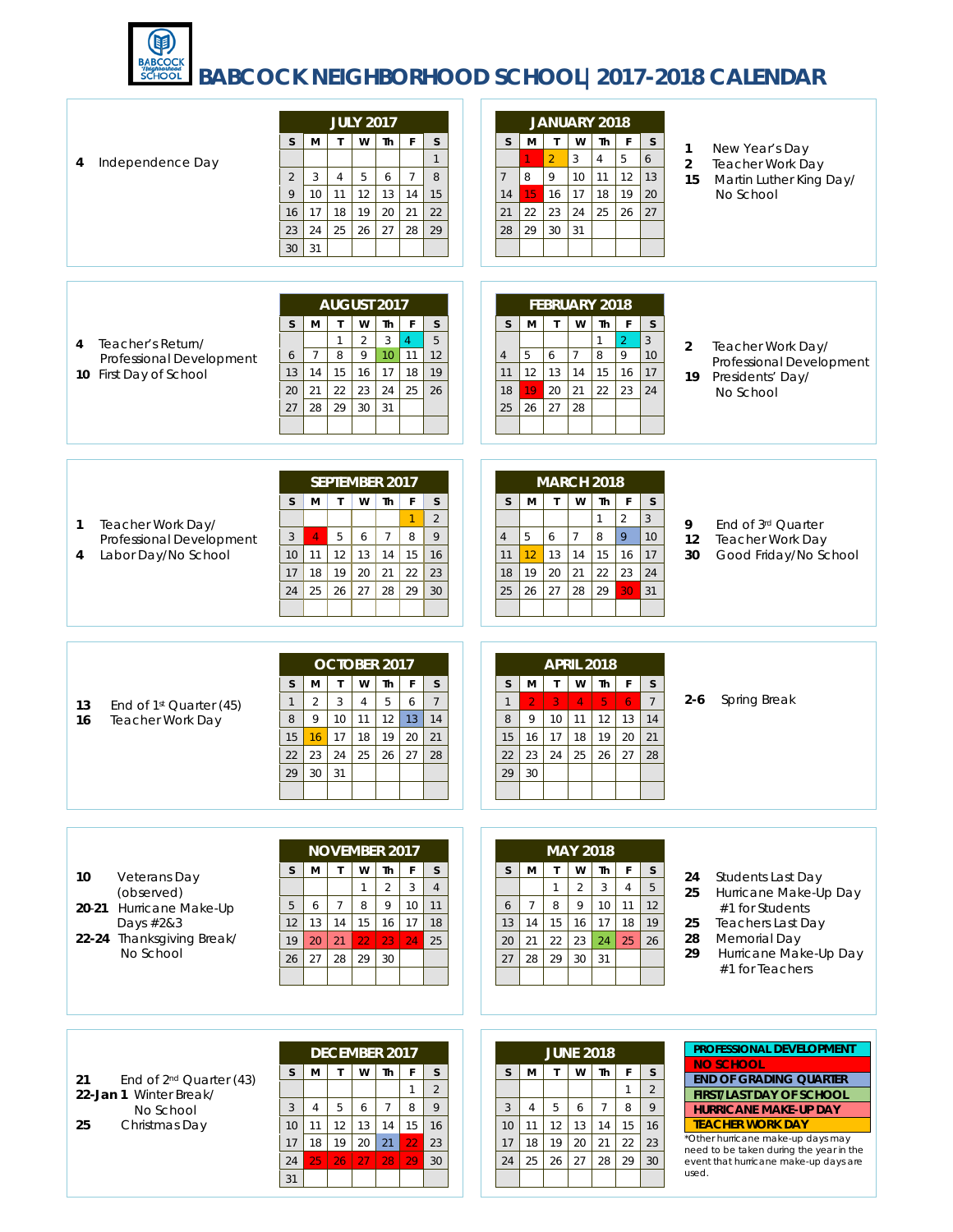#### **CHARLOTTE COUNTY PUBLIC SCHOOLS SCHOOL CALENDAR**

 **2017-2018**

| 2017/2018         | м                       | T.                                 | w                                  | Т                        | F                                                                                                                          | Accumulated<br><b>Student Days</b> | Accumulated<br><b>Teacher Days</b> | Holiday/Day                                                                                                               |
|-------------------|-------------------------|------------------------------------|------------------------------------|--------------------------|----------------------------------------------------------------------------------------------------------------------------|------------------------------------|------------------------------------|---------------------------------------------------------------------------------------------------------------------------|
| <b>JULY 2017</b>  | 3                       | 4                                  | 5                                  | 6                        |                                                                                                                            |                                    |                                    |                                                                                                                           |
|                   | 10<br>17                | 11<br>18                           | 12<br>$\overline{19}$              | 13<br>$\overline{20}$    | 14<br>21                                                                                                                   |                                    |                                    |                                                                                                                           |
|                   | 24                      | 25                                 | 26                                 | 27                       | $\overline{28}$                                                                                                            |                                    |                                    |                                                                                                                           |
|                   | 31                      |                                    |                                    |                          |                                                                                                                            |                                    |                                    |                                                                                                                           |
| <b>IAUG 2017</b>  |                         | 1                                  | 2                                  | 3                        | 4                                                                                                                          |                                    |                                    | Aug. 4 - Teacher's return - School PD                                                                                     |
|                   | 7<br>14                 | 8<br>15                            | $\overline{9}$<br>16               | 10<br>17                 | $\overline{11}$                                                                                                            | $\overline{2}$<br>7                | 6                                  | Aug. 10 - First Day for Students                                                                                          |
|                   | 21                      | $\overline{22}$                    | 23                                 | 24                       | 18<br>25                                                                                                                   | $\overline{12}$                    | 11<br>16                           |                                                                                                                           |
| 16, 20            | 28                      | 29                                 | 30                                 | 31                       |                                                                                                                            | 16                                 | 20                                 |                                                                                                                           |
| <b>SEPT 2017</b>  |                         |                                    |                                    |                          | H.                                                                                                                         | 16                                 | 21                                 | Sept. 1 - Teacher Work Day District PD                                                                                    |
|                   | $\overline{\mathbf{4}}$ | 5                                  | 6                                  | 7                        | 8                                                                                                                          | 20                                 | 25                                 | Sept. 4 - Labor Dav - Emplovee Dav Off                                                                                    |
|                   | 11<br>18                | $\overline{12}$<br>$\overline{19}$ | $\overline{13}$<br>$\overline{20}$ | 14<br>$\overline{21}$    | 15<br>$\overline{22}$                                                                                                      | 25<br>$\overline{30}$              | 30<br>35                           |                                                                                                                           |
| 19, 20            | $\overline{25}$         | 26                                 | 27                                 | 28                       | 29                                                                                                                         | 35                                 | 40                                 |                                                                                                                           |
| <b>OCT 2017</b>   | 2                       | 3                                  | 4                                  | 5                        | 6                                                                                                                          | 40                                 | 45                                 |                                                                                                                           |
|                   | 9                       | 10                                 | 11                                 | $\overline{12}$          | HS.                                                                                                                        | 45                                 | 50                                 |                                                                                                                           |
|                   | 16<br>23                | 17<br>$\overline{24}$              | $\overline{18}$<br>25              | 19<br>26                 | 20<br>27                                                                                                                   | 49<br>54                           | 55<br>60                           | Oct. 13 - End of Quarter 1 (45)<br>Oct. 16 - Teacher Work Day                                                             |
| 21, 22            | 30                      | 31                                 |                                    |                          |                                                                                                                            | 56                                 | 62                                 |                                                                                                                           |
| <b>NOV 2017</b>   |                         |                                    |                                    | 2                        | 3                                                                                                                          | 59                                 | 65                                 | Nov. 10 - Veteran's Day (observed)                                                                                        |
|                   | 6                       | 7                                  | 8                                  | $\overline{9}$           | 10                                                                                                                         | 64                                 | 70                                 | Nov. 22& 24 - Student & Employee Days Off                                                                                 |
|                   | 13                      | 14                                 | $\overline{15}$                    | 16                       | 17                                                                                                                         | 69                                 | $\overline{75}$                    | Nov. 20 & 21 - Hurricane Make-up Day 2 & 3                                                                                |
| 17, 18            | IDO II<br>27            | <u> 1211     </u><br>28            | 22<br>29                           | W,<br>30                 | 24                                                                                                                         | 69<br>73                           | 76<br>80                           | Nov. 23 - (Pd Holiday #1)                                                                                                 |
|                   |                         |                                    |                                    |                          |                                                                                                                            |                                    |                                    |                                                                                                                           |
| <b>DEC 2017</b>   | 4                       | 5                                  | 6                                  | 7                        | 8                                                                                                                          | 74<br>79                           | 81<br>86                           |                                                                                                                           |
|                   | 11                      | $\overline{12}$                    | 13                                 | $\overline{14}$          | 15                                                                                                                         | 84                                 | 91                                 | Dec. 21 - End of Quarter 2 (43) (88)                                                                                      |
| 15, 16            | $\overline{18}$<br>25   | $\overline{19}$<br>26              | $\overline{20}$<br>27              | $\mathbf{r}$<br>28       | 22<br>29                                                                                                                   | 88<br>88                           | 95<br>96                           | Dec. 22 - Jan. 2 Winter Break<br>Dec. 25 - (Pd Holiday #2)                                                                |
|                   |                         |                                    |                                    |                          |                                                                                                                            |                                    |                                    |                                                                                                                           |
| <b>JAN 2018</b>   | ≝<br>8                  | $\overline{2}$<br>9                | 3<br>10                            | 4<br>11                  | 5<br>$\overline{12}$                                                                                                       | 91<br>96                           | 100<br>105                         | Jan. 1 - New Year's Day<br>Jan. 2 - Teacher Work Day                                                                      |
|                   | 15                      | 16                                 | $\overline{17}$                    | $\overline{18}$          | 19                                                                                                                         | 100                                | 109                                | Jan. 15 - Martin Luther King Day - Employee Day Off                                                                       |
|                   | 22<br>29                | $\overline{23}$<br>30              | $\overline{24}$<br>31              | $\overline{25}$          | 26                                                                                                                         | 105<br>108                         | 114<br>117                         |                                                                                                                           |
| 20.21             |                         |                                    |                                    |                          |                                                                                                                            |                                    |                                    |                                                                                                                           |
| <b>FEB 2018</b>   | 5                       | 6                                  | 7                                  | $\overline{8}$           | 2<br>9                                                                                                                     | 109<br>114                         | 119<br>124                         | Feb. 2 - Teacher Work Day School Based PD                                                                                 |
|                   | $\overline{12}$         | $\overline{13}$                    | 14                                 | $\overline{15}$          | 16                                                                                                                         | 119                                | 129                                |                                                                                                                           |
|                   | 19                      | $\overline{20}$                    | 21                                 | $\overline{22}$          | $\overline{23}$                                                                                                            | 123                                | 133                                | Feb. 19 - President's Day - Employee Day Off                                                                              |
| 18, 19            | $\overline{26}$         | 27                                 | $\overline{28}$                    |                          |                                                                                                                            | 126                                | 136                                |                                                                                                                           |
| <b>MARCH 2018</b> |                         |                                    | 7                                  | 8                        | 2<br><b>The Contract of the Contract of the Contract of the Contract of the Contract of the Contract of the Contract o</b> | 128<br>133                         | 138                                |                                                                                                                           |
|                   | 5<br>$12 \,$            | 6<br>13                            | 14                                 | 15                       | 16                                                                                                                         | 137                                | 143<br><u> 148</u>                 | Mar. 9 - End of Quarter 3 (45)<br>Mar. 12 - Teacher Work Day                                                              |
|                   | 19                      | 20                                 | $\overline{21}$                    | $\overline{22}$          | 23                                                                                                                         | 142                                | 153                                |                                                                                                                           |
| 20, 22            | 26                      | 27                                 | 28                                 | 29                       | 80                                                                                                                         | 146                                | 158                                | March 30 - (Pd Holiday #3)                                                                                                |
| <b>APRIL 2018</b> | $\overline{2}$          | -3                                 | $\overline{4}$                     | -5                       | $6-$                                                                                                                       | 146                                | 158                                | April 2 - 6 -Spring Break                                                                                                 |
|                   | 9<br>16                 | 10<br>$\overline{17}$              | 11<br>$\overline{18}$              | $\overline{12}$<br>19    | 13<br>$\overline{20}$                                                                                                      | 151<br>156                         | 163<br>168                         |                                                                                                                           |
|                   | 23                      | 24                                 | $\overline{25}$                    | $\overline{26}$          | 27                                                                                                                         | 161                                | 173                                |                                                                                                                           |
| 16.16             | $\overline{30}$         |                                    |                                    |                          |                                                                                                                            | 162                                | 174                                |                                                                                                                           |
| <b>MAY 2018</b>   |                         |                                    | 2                                  | 3                        | 4                                                                                                                          | 166                                | 178                                |                                                                                                                           |
|                   | 7<br>14                 | 8<br>15                            | 9<br>$\overline{16}$               | 10<br>$\overline{17}$    | $\overline{11}$<br>$\overline{18}$                                                                                         | 171<br>176                         | 183<br>188                         | End of Quarter (47) (92)<br>May 24 - Last Day for Students/May 25 - Hurricane Make-up 1 for Students                      |
|                   | $\overline{21}$         | $\overline{22}$                    | 23                                 | $\overline{\phantom{a}}$ | 25                                                                                                                         | 180                                | 193                                | May 25 - Last Day for Teachers/May 29 - Hurricane Make-up 1 for Teachers                                                  |
| 18, 19            | 28                      | <b>DO</b>                          | 30                                 | 31                       |                                                                                                                            |                                    |                                    | May 28 - Memorial Day                                                                                                     |
| <b>JUNE 2018</b>  |                         |                                    |                                    |                          | 1                                                                                                                          |                                    |                                    |                                                                                                                           |
|                   | 4                       | 5                                  | 6                                  | 7                        | 8                                                                                                                          |                                    |                                    |                                                                                                                           |
|                   | 11<br>$\overline{18}$   | 12<br>19                           | 13<br>$\overline{20}$              | 14<br>21                 | $\overline{15}$<br>22                                                                                                      |                                    |                                    |                                                                                                                           |
|                   | 25                      | 26                                 | 27                                 | $\overline{28}$          | 29                                                                                                                         |                                    |                                    |                                                                                                                           |
|                   |                         |                                    |                                    | Paid holidavs            | Teacher/student day off                                                                                                    | Student days off/Teacher work day  |                                    | * Other hurricane make-up days may need to be taken during the year in the<br>event that hurricane make-up days are used. |
|                   |                         |                                    |                                    |                          | End of grading period<br>Hurricane make-up day                                                                             |                                    |                                    |                                                                                                                           |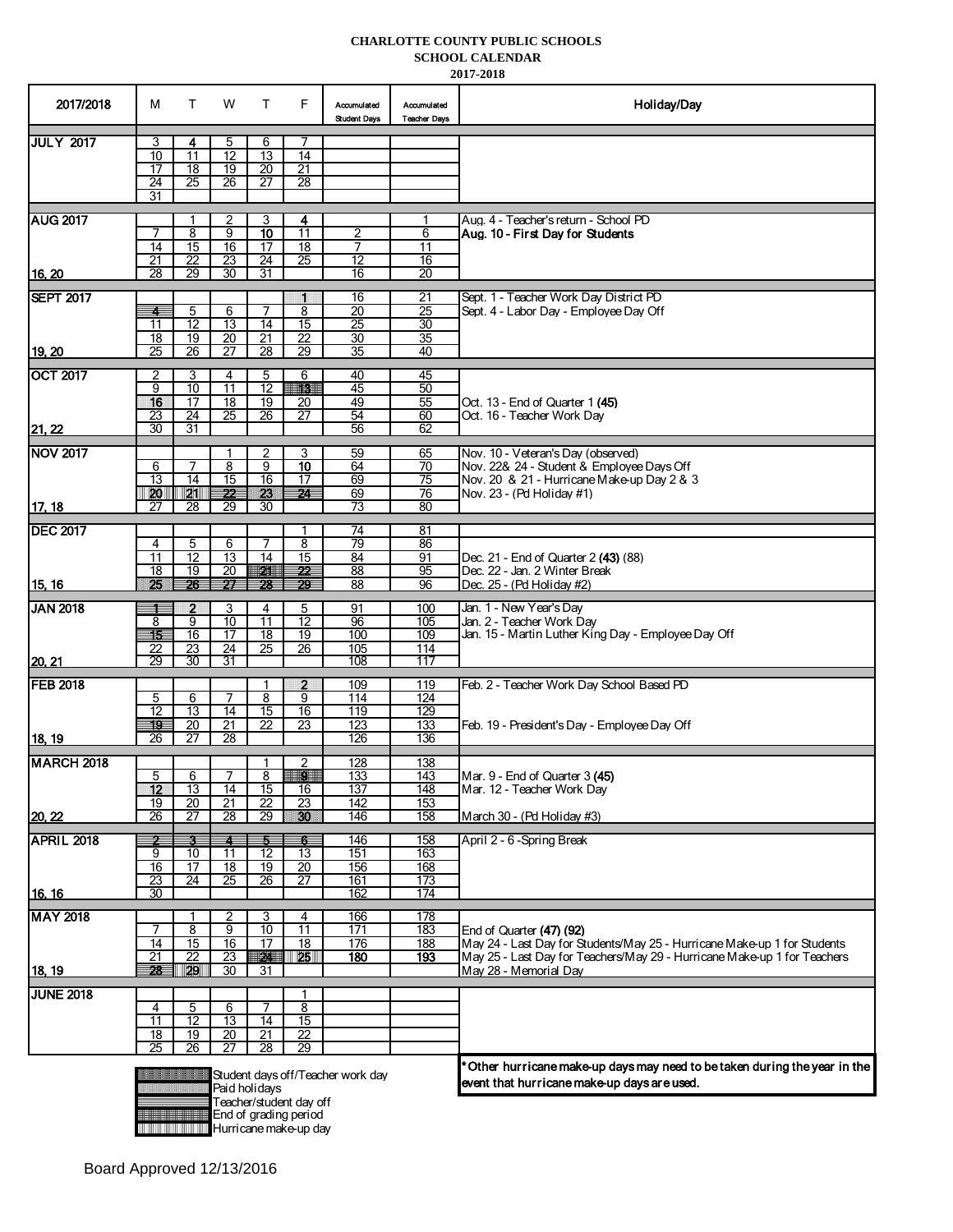## **BABCOCK NEIGHBORHOOD SCHOOL, INC. FACILITY USE AGREEMENT**

Babcock Neighborhood School, Inc.

Contact Person:

\_\_\_\_\_\_\_\_\_\_\_\_\_\_\_\_\_\_\_

## **SCHOOL: ORGANIZATION:**

Legal Entity

\_\_\_\_\_\_\_\_\_\_\_\_\_\_\_\_\_\_\_\_\_\_\_\_\_\_\_\_\_ Organization Name (if different from Legal Entity name)

\_\_\_\_\_\_\_\_\_\_\_\_\_\_\_\_\_\_\_\_\_\_\_\_\_\_\_\_\_ \_\_\_\_\_\_\_\_\_\_\_\_\_\_\_\_\_\_\_\_\_\_\_\_\_\_\_\_\_

\_\_\_\_\_\_\_\_\_\_\_\_\_\_\_\_\_\_\_\_\_\_\_\_\_\_\_\_\_

\_\_\_\_\_\_\_\_\_\_\_\_\_\_\_\_\_\_\_\_\_\_\_\_\_\_\_\_\_

Address

\_\_\_\_\_\_\_\_\_\_\_\_\_\_\_\_\_\_\_\_\_\_\_\_\_\_\_\_\_ Phone Number

Contact Person

## Facility Areas to be Used:

(describe specific areas within School Facility to be used)

For good and valuable consideration, receipt and sufficient of which are hereby acknowledged, SCHOOL and ORGANIZATION hereby agree as follows:

**1. Existing Lease**. Organization recognizes that School's use of the Facility is pursuant to a Lease Agreement ("Lease"), dated May 31, 2017, with Babcock Ranch Town Operations, LLC, and Babcock Property Holdings, LLC (referred to collectively herein as "Landlord"). The effectiveness of this Facility Use of Agreement is subject to the approval of Landlord.

**2. Term.** Subject to the limitations on days and hours of use by Organization as hereafter provided, the Term of the Facility Use Agreement shall be for a period commencing on [time period should be less than a year] and ending on \_\_\_\_\_\_\_\_\_\_\_\_\_\_\_\_\_\_\_\_\_\_\_\_ ("Term"). Access to the Facility by Organization is conditioned on the presence of a School Representative who will be the Organization's Contact Person, set forth above, or his/her designee. Exclusive access will be allowed at the following times and days of the week, or as otherwise agreed by the Parties in writing and subject to the same terms as set forth herein:

**\_\_\_\_\_\_\_\_\_\_\_\_\_\_\_\_\_\_\_\_\_\_\_\_\_\_\_\_\_\_\_\_\_\_\_\_\_\_\_\_\_\_\_\_\_\_\_\_\_\_\_\_\_\_\_\_\_\_\_\_\_\_\_\_\_\_\_\_\_\_\_\_\_\_\_\_\_** \_\_\_\_\_\_\_\_\_\_\_\_\_\_\_\_\_\_\_\_\_\_\_\_\_\_\_\_\_\_\_\_\_\_\_\_\_\_\_\_\_\_\_\_\_\_\_\_\_\_\_\_\_\_\_\_\_\_\_\_\_\_\_\_\_\_\_\_\_\_\_\_\_\_\_\_\_

("Access Period").

**<sup>3.</sup> Payment for Use of Facility**. For the portion of the Facility described above during the Term of this Facility Use Agreement, Organization agrees to pay to School \$\_\_\_\_\_\_\_\_\_\_\_\_\_\_\_\_\_\_\_\_ (\_\_\_\_\_\_\_\_ dollars) for [describe payment per hour, day, month, child, etc.], including set up and clean up time ("Use Payment"). Each Use Payment is due no later than two (2) business days following each day the Facility is used by Organization. Unless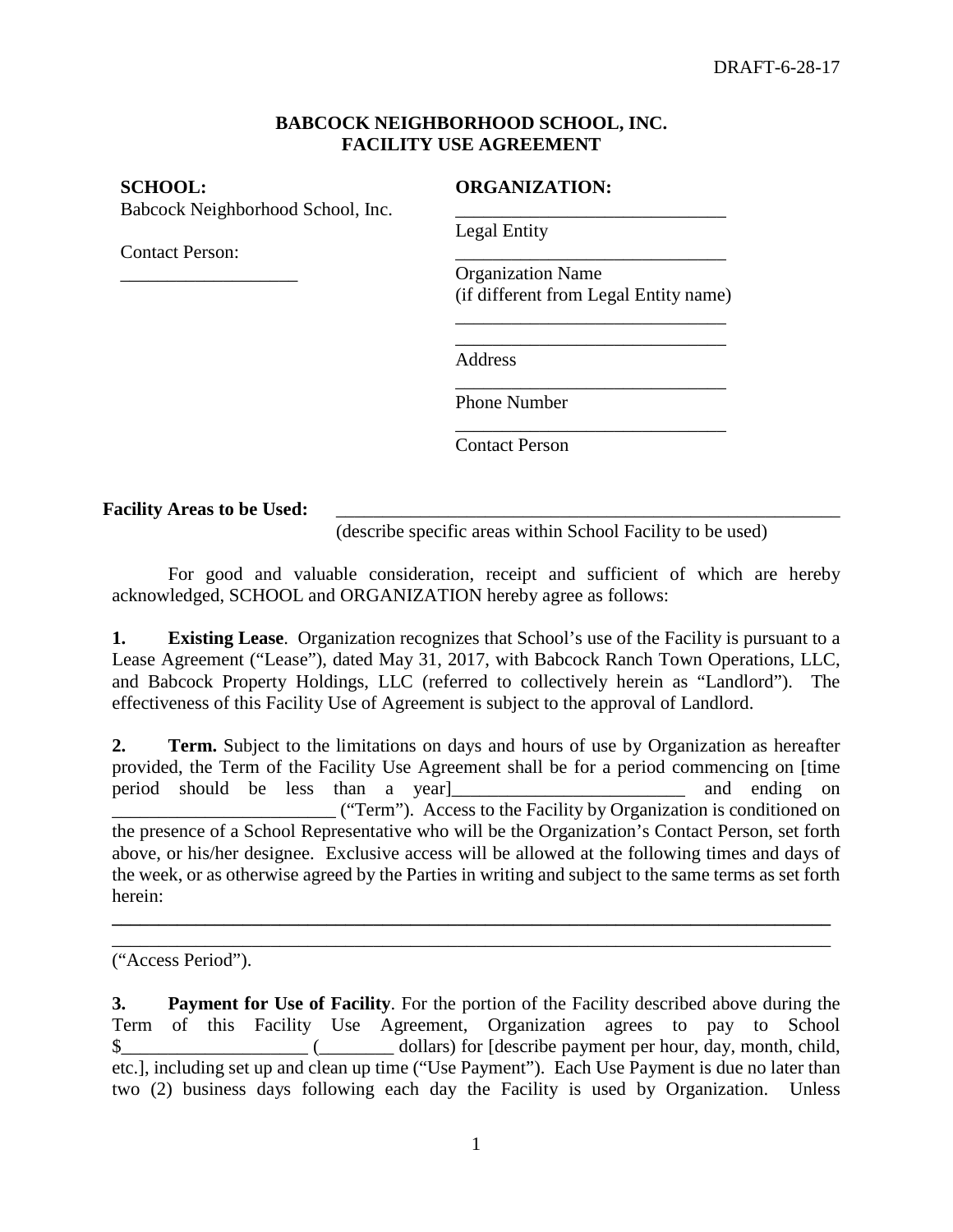Organization is a  $501(c)(3)$  tax-exempt organization, and has provided proof of such designation, Organization must pay sales tax along with each Use Payment.

If Organization fails to deliver any Use Payment on or before the third (3rd) business day after the same is due, such installment will be automatically subject to a late charge of five percent (5%) of the late installment.

**3. Security Deposit**. A Security Deposit of  $\frac{1}{2}$  will be due upon execution of this Facility Use Agreement. If Organization shall default in performance of any of Organization's obligations hereunder, School may apply the whole or any part of such Security Deposit to the performance of any such obligation. Organization shall, within ten (10) days after notice of any such application, restore the Security Deposit to its original balance.

**4. Cleaning and Condition of Facility.** Organization will be responsible for any non-routine cleaning and for returning the Facility to its original condition after each use.

**5. Insurance.** Organization, at its expense, shall provide liability insurance with minimum one million dollars (\$1,000,000) limits with respect to each occurrence, naming the School as an additional insured, and including a waiver of subrogation clause. School during this term of this Facility Use Agreement, will, at its expense, insure and keep in effect on the Facility building insurance coverage to the full insurable value thereof. Organization shall insure the Organization's personal property at Organization's sole cost and expense. Organization will be responsible for paying any increase in School's insurance premiums (including fire and liability insurance) resulting from use of the Facility by Organization. School will consult with its insurance agent and discuss the amount of any such increase with Organization promptly at or before the execution of this Facility Use Agreement by the Parties.

**6. Alterations and Additions.** Organization shall not make any additions or improvements to the Facility without prior written consent of the School, which consent may be withheld or conditioned in any matter deemed desirable by School, in School's sole and absolute discretion.

**7. Repairs and Maintenance.** Organization will take good care of the interior of the Facility during its use of the same, and will maintain all such space in neat, orderly and tidy condition at all times. Organization will be responsible for and promptly repair, at its sole cost and expense, all damages to the Facility or the surrounding buildings and grounds of School that are caused by Organization, its staff, employees, agents, invitees, clients or their families, normal wear and tear only excepted.

**8. Use of Existing Equipment.** Organization may use any that are located in the Facility. Unless the parties otherwise agree on a mutually satisfactory arrangement, all such equipment must be returned to its original position after each use of the Facility by Organization.

**9. Use of Facility.** The Organization shall use the Facility solely and exclusively for [fill in: basketball practices, before/after care, etc.] and for no other purpose. The Organization shall comply with all legal requirements applicable to the Organization's use and at the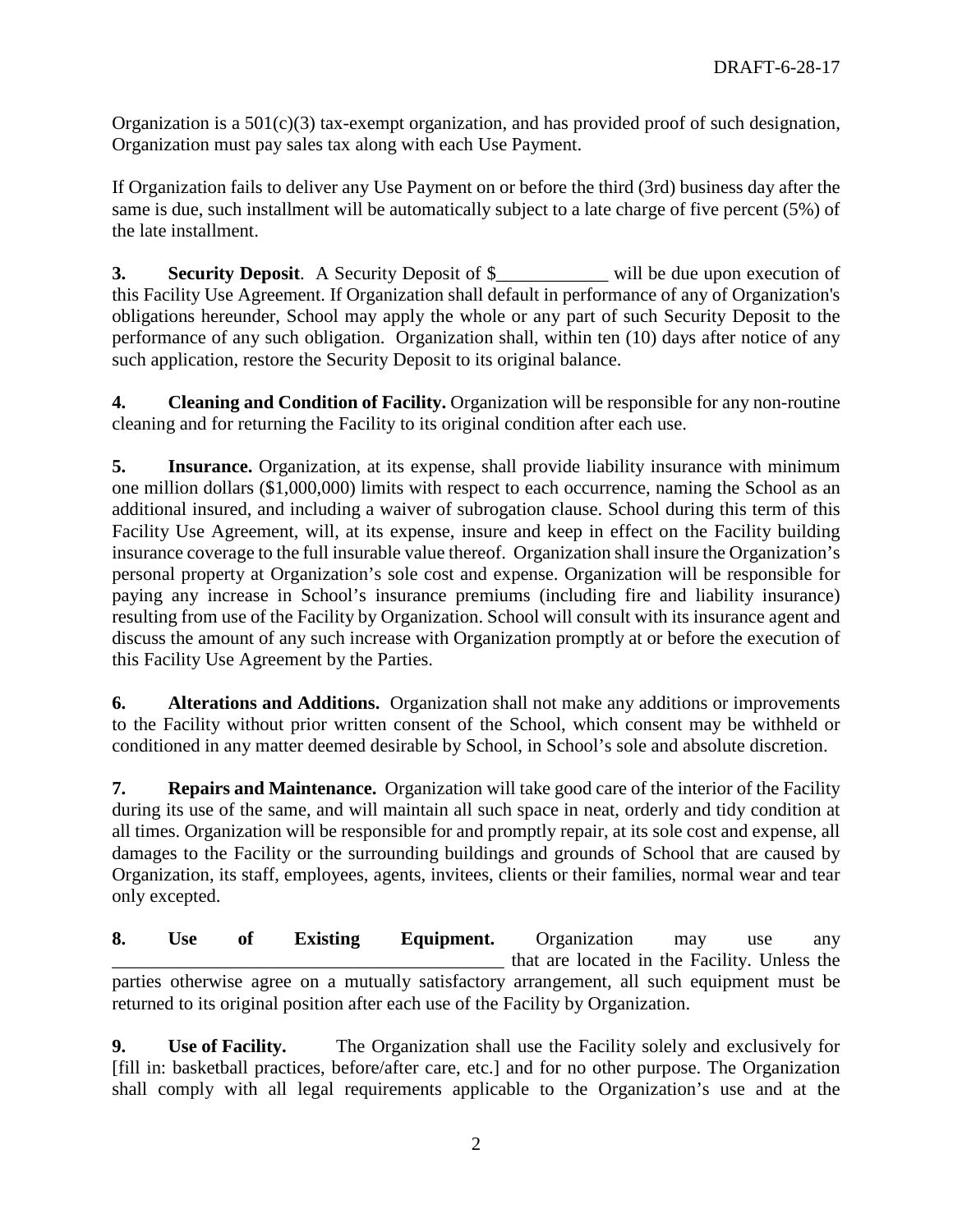Organization's sole expense. Organization shall also comply with all use requirements and restrictions in the Lease, including without limitation, Rules and Regulations of Babcock Ranch Commercial Association, Inc., Babcock Ranch Commercial Properties, the Charter for Babcock Ranch Commercial Properties and Design Guidelines pertaining to same. The Organization shall not make, authorize, or permit any activities on or about the School's property that are inconsistent with School's primary use as a public school. Pursuant to the Jessica Lunsford Act, neither Organization, nor any of Organization's staff, employees, agents, invitees, clients or their families, may be present at the Facility or any School property while students are present unless they are personally and individually escorted by personnel of School.

**10. Indemnity.** The Organization will defend, indemnify, and hold the School harmless against any and all liabilities, including attorneys' and paralegal fees and costs, arising because of the Organization's use of the Facility, including, but not limited to (a) any all costs or expanses that may be imposed by governmental authorities or Landlord for violation of any laws, rules, regulations or guidelines, and (b) damage to the Facility, or to the School's property, or both, caused by the Organization, Organization's staff, employees, agents, invitees, clients or their families. Organization at all times shall provide adequate supervision to prevent any such damage to the Facility or to School's Property, or both, by the Organization or Organization's staff, employees, agents, invitees, clients or their families.

**11. Security.** The School is not required to furnish any security alarm or security personnel. [Include if applicable: In case of evening events, Organization may hire security personnel for parking lot protection.]

**12. Assignment.** This Facility Use Agreement shall not be assigned by either Party, and Organization shall not delegate its rights or authority to use to the Facility to any other person or entity.

**13. Advertisement.** Any and all media publicity or signage using the name of the School shall require the School's advance approval. Any and all media publicity or signage using the name of Landlord or Babcock Ranch shall require the Landlord's advance approval.

**14. Default and Remedies.** If Organization fails to pay any installment of Use Fee promptly when due, and such failure continues for three (3) business days after written notice from School, or if Organization fails to perform or observe any other covenant of this Facility Use Agreement promptly and such failure continues for ten (10) days after written notice from School, or if Organization becomes the subject of a petition for relief under any provision of the federal bankruptcy or reorganization law, or if Organization fails to use the Facility during the timeframes set forth in this Facility Use Agreement, then and in such event, School may terminate this Facility Use Agreement, and exercise any rights which School may then have under Florida law against Organization. In any action to construe, interpret, enforce or declare the rights of the parties to this Facility Use Agreement, the prevailing party in any litigation or other proceedings will be entitled to recover its reasonable attorneys' fees and court costs from the nonprevailing party, whether incurred before, during or at trial, on appeal or in bankruptcy or reorganization proceedings. In the event that Organization fails to perform any act or comply with any provisions of this Facility Use Agreement promptly when required by the terms of this Facility Use